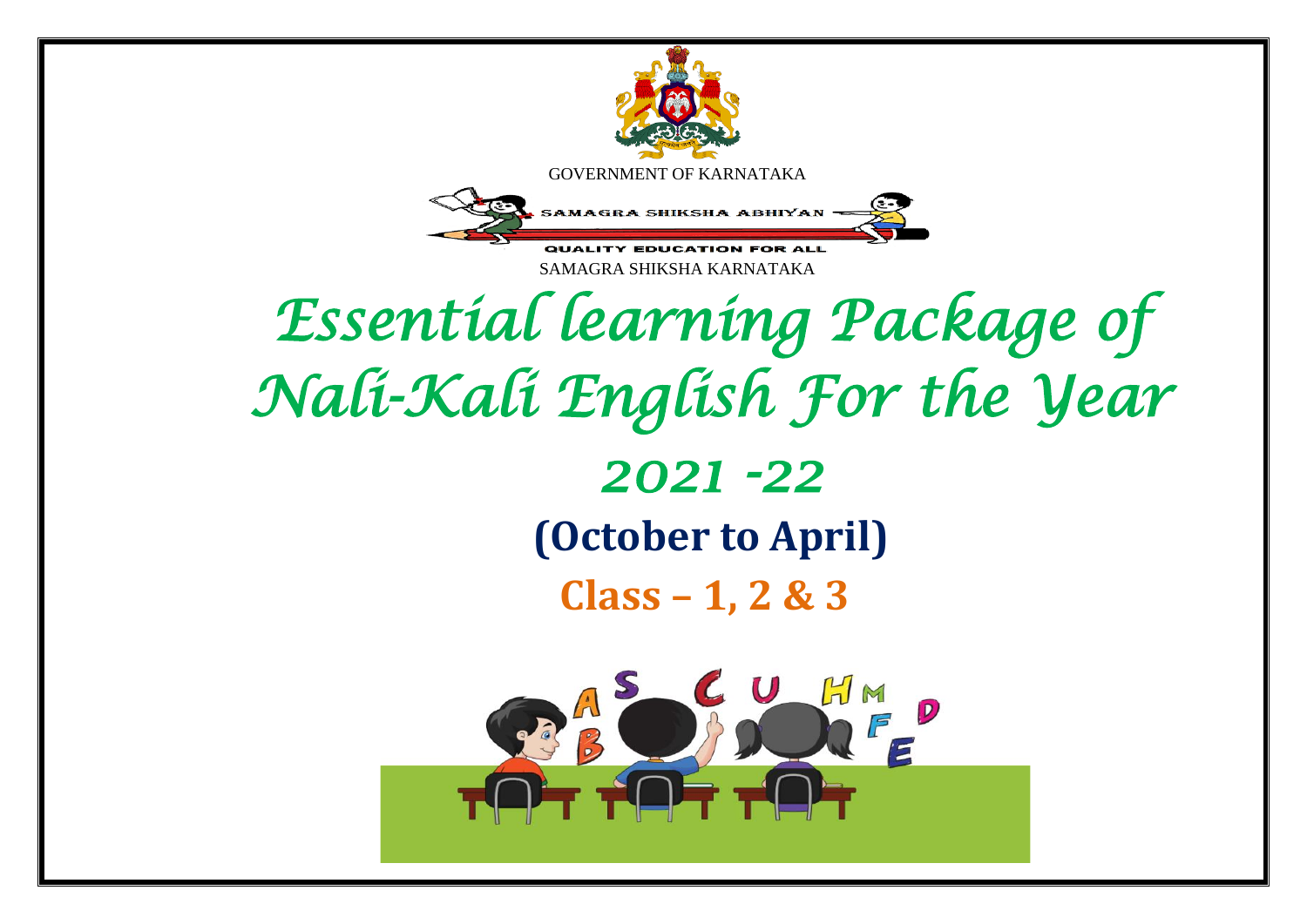### **Supervision and Guidance**

Dr. Gunavathi S.

**Junior Programme Officer**

**Samagra Sikshana Karanataka , Banglore**

## *Essential Learning Package preparation team*

- 1. Mr. Satish Majge 2. Mr. Ganesh Kodiya 3. Mr. Nagaraj Naik GHPS Jeevangi GHPS Nagoda GEPS Hirehadda Tq. Kamalapur Dist. Kalaburgi Tq. Joida Ed<sup>n</sup>. Dist. Sirsi (K) Cell No. 9902562698 Cell No. 9483484365 Cell No. 8277365863
- 4. Mr. Rajanikanth T. S. 5. Mr. Siddalingeshwara Varad 6. Mr. Hemanthkumar GHPS Sonaganhalli CRP CRC Nigadi GMPS Kodihalli Tq. Gauribidanur Dist. Chikkaballapur Tq. Dist. Dharwad Tq. Kanakpur Dist. Ramanagar Mail Id. [rajanikanthns.cool@gmail.com](mailto:rajanikanthns.cool@gmail.com) Mail. Id. [sidduvarad@gmail.com](mailto:sidduvarad@gmail.com) Mail Id. [hemanthgsh@gmail.com](mailto:hemanthgsh@gmail.com) Cell No. 9482228944 Cell NO. 9448150205 Cell No. 9980520034
- Tq. Savadathi Dist. Belgavi
- 10 Mrs. Shabana P. Shaikh GHPS Athradi Tq. Dist. Udupi Mail Id. [shabanaparveen111@gmail.com](mailto:shabanaparveen111@gmail.com) Cell No. 6364117042
- 
- 
- 7. Mrs. Vidyavati 8. Mrs. Samshiya 9. Mrs. Manjula KHPS Yaddravi GHPS Hudlamane GHPS Hudlamane GMPS Maragundanhalli Tq. Siddapur  $Ed<sup>n</sup>$ . Dist. Sirsi $(K)$ Cell No. 8105387432 Cell No. 9481050210 Cell No. 9901173100
- Tq. Siddapur  $Ed<sup>n</sup>$ . dist. Sirsi  $(K)$  Mail. Id. [satishmajge@gmail.com](mailto:satishmajge@gmail.com) Mail Id. [gkodiya@gmail.com](mailto:gkodiya@gmail.com) Mail Id. [raghuomkar@gmail.com](mailto:raghuomkar@gmail.com)
	-
- Tq. Anekal Dist. Banglore Urban Mail Id. [vbyakodi@gmail.com](mailto:vbyakodi@gmail.com) Mail Id. [samabbigeri@gmail.com](mailto:samabbigeri@gmail.com) [manjulagowda19184@gmail.com](mailto:manjulagowda19184@gmail.com)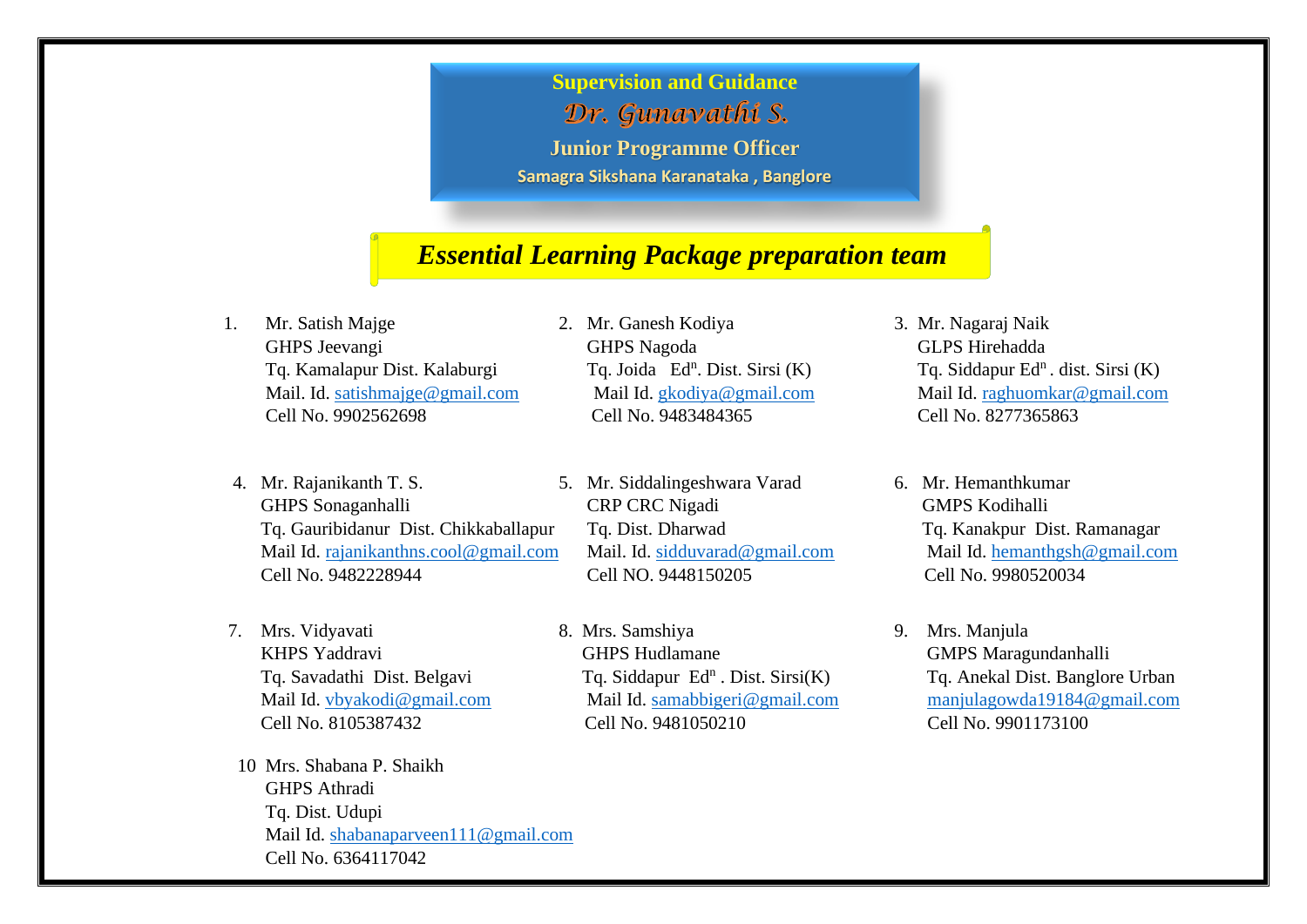#### **Essential learning Package of Nali Kali English For the Year 2021-22**

#### **Class – 1**

#### **Note to the teachers:**

- The given activities are based on ENK- 1 curriculum.
- Teachers are expected to follow the ENK process.
- For assessment teachers can use the formula :

|     |                        |     |    |                             | No. of cards completed $(L & S) X 100$<br>$\mathbf +$ | No. of cards completed $(R & W) \times 100$ |
|-----|------------------------|-----|----|-----------------------------|-------------------------------------------------------|---------------------------------------------|
|     |                        |     |    | No. of cards to be achieved |                                                       | No. of cards to be achieved                 |
|     | Ex : $12$ <b>X</b> 100 | $+$ |    | 48 X 100                    | $= 85.7 + 92.3 = 89\%$                                |                                             |
| l 4 |                        |     | 59 |                             |                                                       |                                             |

- **10 Days package of Pre-learning programme is common for class 1, class 2 and class 3.**
- **L & S activities ( 40 mins ) are common for class 1, class 2 and class 3.**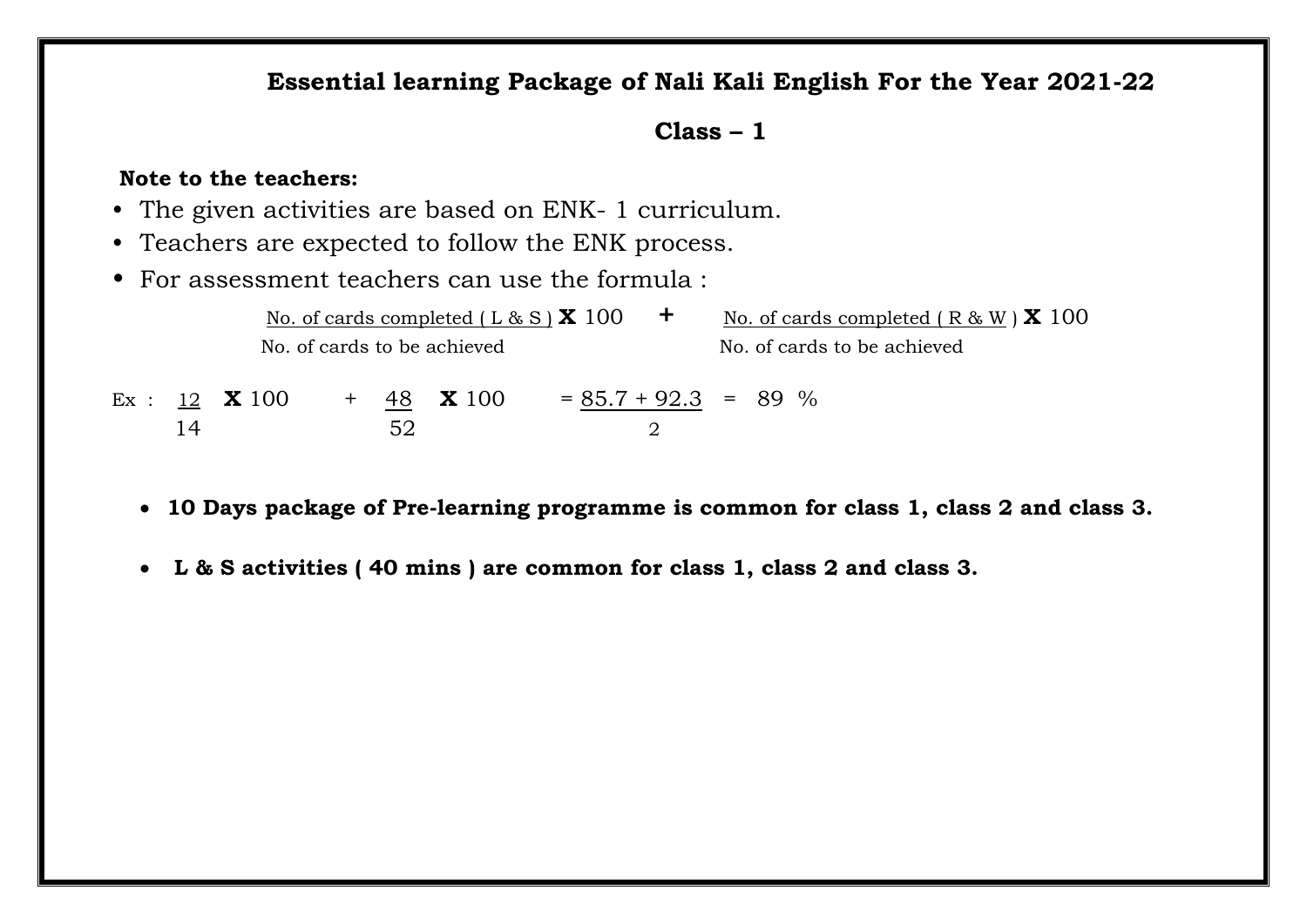| <b>DAY</b> | <b>SEGMENT</b><br>/ACTVITY                                          | <b>CLASSROOM PROCESS</b>                                                                                                                                                                                                                                                                                                                                                                                                                                                                                                                                                              | <b>DATE</b> |
|------------|---------------------------------------------------------------------|---------------------------------------------------------------------------------------------------------------------------------------------------------------------------------------------------------------------------------------------------------------------------------------------------------------------------------------------------------------------------------------------------------------------------------------------------------------------------------------------------------------------------------------------------------------------------------------|-------------|
|            |                                                                     | <b>Rhyme</b>                                                                                                                                                                                                                                                                                                                                                                                                                                                                                                                                                                          |             |
|            |                                                                     | <b>Good morning</b>                                                                                                                                                                                                                                                                                                                                                                                                                                                                                                                                                                   |             |
|            |                                                                     | Teach the simple rhyme to the children.                                                                                                                                                                                                                                                                                                                                                                                                                                                                                                                                               |             |
|            |                                                                     | Good morning Good Morning!                                                                                                                                                                                                                                                                                                                                                                                                                                                                                                                                                            |             |
|            | <b>RHYME</b>                                                        | Good morning to you!                                                                                                                                                                                                                                                                                                                                                                                                                                                                                                                                                                  |             |
|            | (Students learn a                                                   | Good Morning Good Morning,                                                                                                                                                                                                                                                                                                                                                                                                                                                                                                                                                            |             |
|            | simple rhyme).                                                      | How do you do?                                                                                                                                                                                                                                                                                                                                                                                                                                                                                                                                                                        |             |
| 1          |                                                                     | Good morning good morning!<br>I am Fine Thank you                                                                                                                                                                                                                                                                                                                                                                                                                                                                                                                                     |             |
|            |                                                                     | <b>Game</b>                                                                                                                                                                                                                                                                                                                                                                                                                                                                                                                                                                           |             |
|            | <b>TPR</b><br>(Students enjoy a<br>game of listening<br>and action) | 1.Good Morning (Act like waking up and stretch themselves).<br>2. Good Afternoon (Act like having lunch).<br>3. Good evening (run in their place).<br>4. Act like Sleeping (Act as if as leep).<br>On day 1 make students stand facing you. Explain that:<br>1. When you say good morning! they should Act like waking up and stretch themselves.<br>2. When you say good afternoon! They should Act like having lunch)<br>Keep repeating the greetings slowly at first and then with increasing speed. Stop suddenly and<br>all children still doing the action are out of the game. |             |
|            | <b>Students enjoy</b><br>doing art-work                             |                                                                                                                                                                                                                                                                                                                                                                                                                                                                                                                                                                                       |             |
|            | <b>RHYME</b>                                                        | <b>RHYME</b><br>Good morning Good morning<br>Students repeat the rhyme of the previous day                                                                                                                                                                                                                                                                                                                                                                                                                                                                                            |             |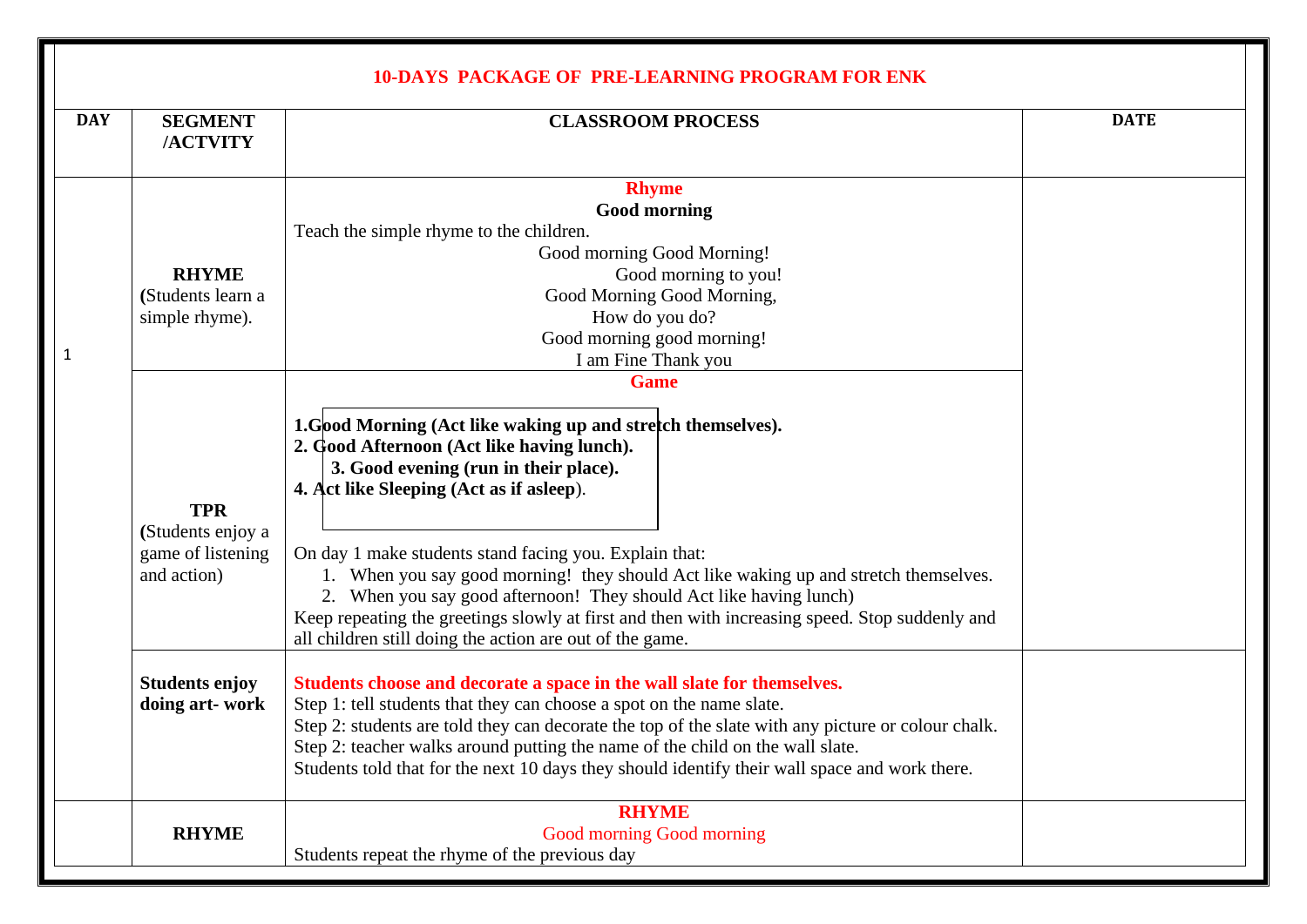|   | (Students learn a<br>simple rhyme).                                 |                                                                                                                                                                                                                                                                                                                                                                                            |  |
|---|---------------------------------------------------------------------|--------------------------------------------------------------------------------------------------------------------------------------------------------------------------------------------------------------------------------------------------------------------------------------------------------------------------------------------------------------------------------------------|--|
| 2 | <b>TPR</b><br>(Students enjoy a<br>game of listening<br>and action) | <b>Game</b><br>On day 2 introduce 2 new actions in the game. Explain that:<br>1. When you say good evening! they should run in their place.<br>2. When you say good Night! They should pretend to go to sleep.<br>Keep repeating the greetings slowly at first and then with increasing speed. Stop suddenly and<br>all children still doing the action are out of the game.               |  |
|   | <b>Students enjoy</b><br>doing art-work.                            | Students make an attendance card.<br>Step 1: Give each student a square piece of paper and let them draw a picture of themselves.<br>Step 2: teacher makes a hole and ties a string and put the name of the child on the card.<br>Step 3: children are told that from next day they should find their name card as soon as they<br>come to school and put it in a tray to mark attendance. |  |
|   | <b>RHYME</b><br>(students enjoy<br>the rhyme)                       | <b>RHYME</b><br>Good morning Good morning<br>Students repeat the rhyme of the previous day                                                                                                                                                                                                                                                                                                 |  |
| 3 | Game                                                                | Game<br>On day 3 explain that you will say all 4 greetings and watch carefully. If anyone does the wrong<br>action, they are out of the game.<br>Start slowly and go faster. Stop suddenly. Anyone doing an action other than the one you last<br>called out is out of the game.                                                                                                           |  |
|   | <b>Students enjoy</b><br>art work                                   | Free hand drawing<br><b>Class 1:</b><br>Step1: Distribute worksheet and supplies crayons.<br>Step 2: Ask students to join the dots and colour the given pictures using their imagination.<br>98<br>-99                                                                                                                                                                                     |  |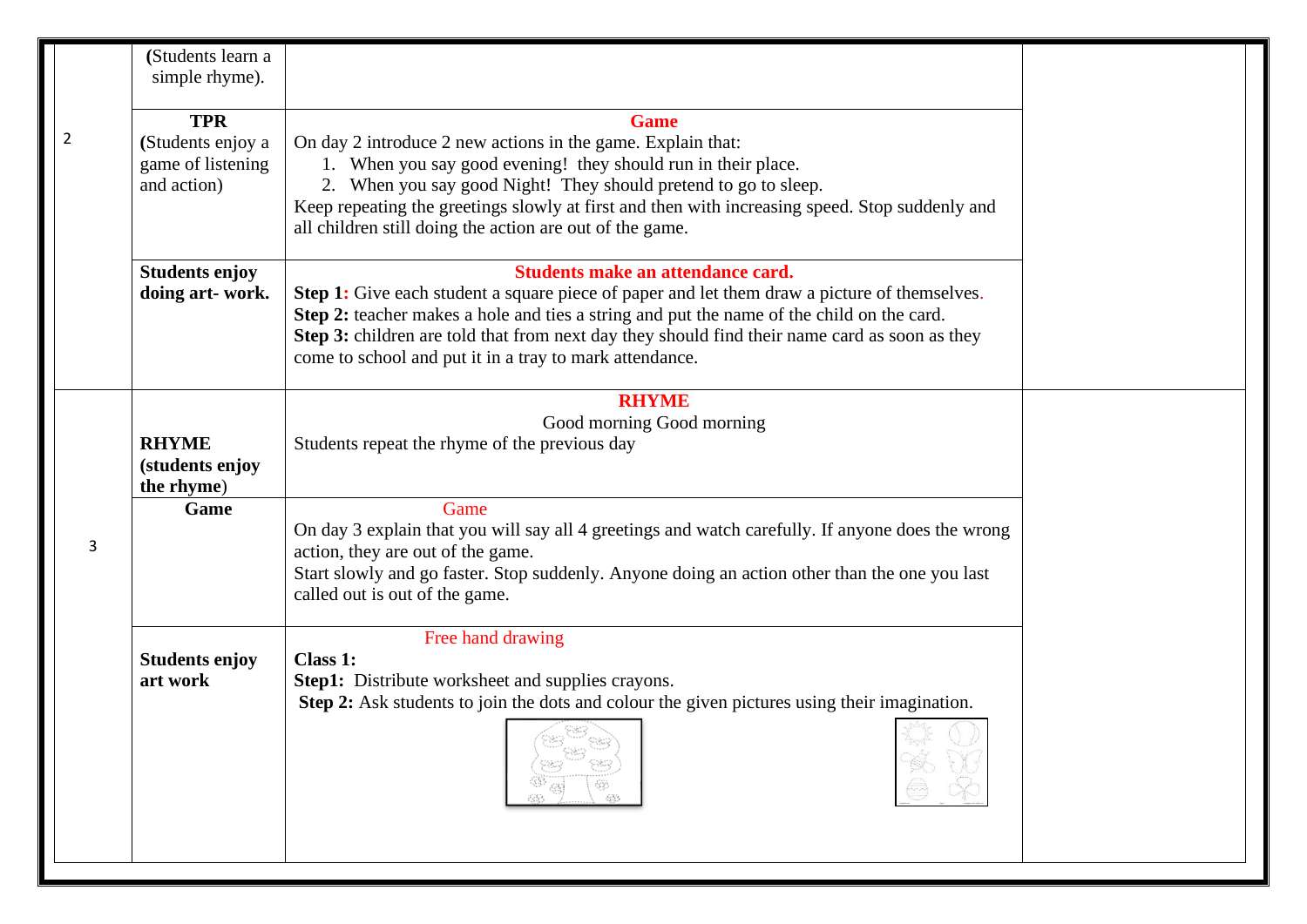|   |                                | Class $2 \& 3$ :<br>Step 1: Make the children to sit in groups and supplies crayons and papers or their notebooks.<br>Step 2: instruct the students to draw and colour the picture using their imaginations.                                                                                                                         |  |
|---|--------------------------------|--------------------------------------------------------------------------------------------------------------------------------------------------------------------------------------------------------------------------------------------------------------------------------------------------------------------------------------|--|
|   | <b>RHYME</b>                   | Rhyme<br>Repeat the rhyme for the 4 <sup>th</sup> day.                                                                                                                                                                                                                                                                               |  |
| 4 | <b>LANGUAGE</b><br><b>GAME</b> | Game<br>On day 4 tell students that they should now do the opposite action called out<br>1. If the teacher calls out good morning! they should go to sleep<br>2. If she calls out good night! they should wake up<br>3. If she says good afternoon! they should run<br>If she says good evening! they should have lunch.             |  |
|   |                                | Start slowly and go faster. Keep jumbling the instructions. Anyone doing an action other than<br>the one you call out is out of the game.                                                                                                                                                                                            |  |
|   | <b>Tracing</b>                 | Tracing                                                                                                                                                                                                                                                                                                                              |  |
|   |                                | Give children a sheet of newspaper and ask them to trace their feet foot on the paper and colour<br>it.<br>Write the name of the child on the paper and keep it for the next day. Next day let them trace<br>their hands on the paper and colour it. The teacher puts each child name on the work and allows<br>them to take it home |  |
|   |                                |                                                                                                                                                                                                                                                                                                                                      |  |
|   |                                |                                                                                                                                                                                                                                                                                                                                      |  |
|   |                                |                                                                                                                                                                                                                                                                                                                                      |  |
|   |                                |                                                                                                                                                                                                                                                                                                                                      |  |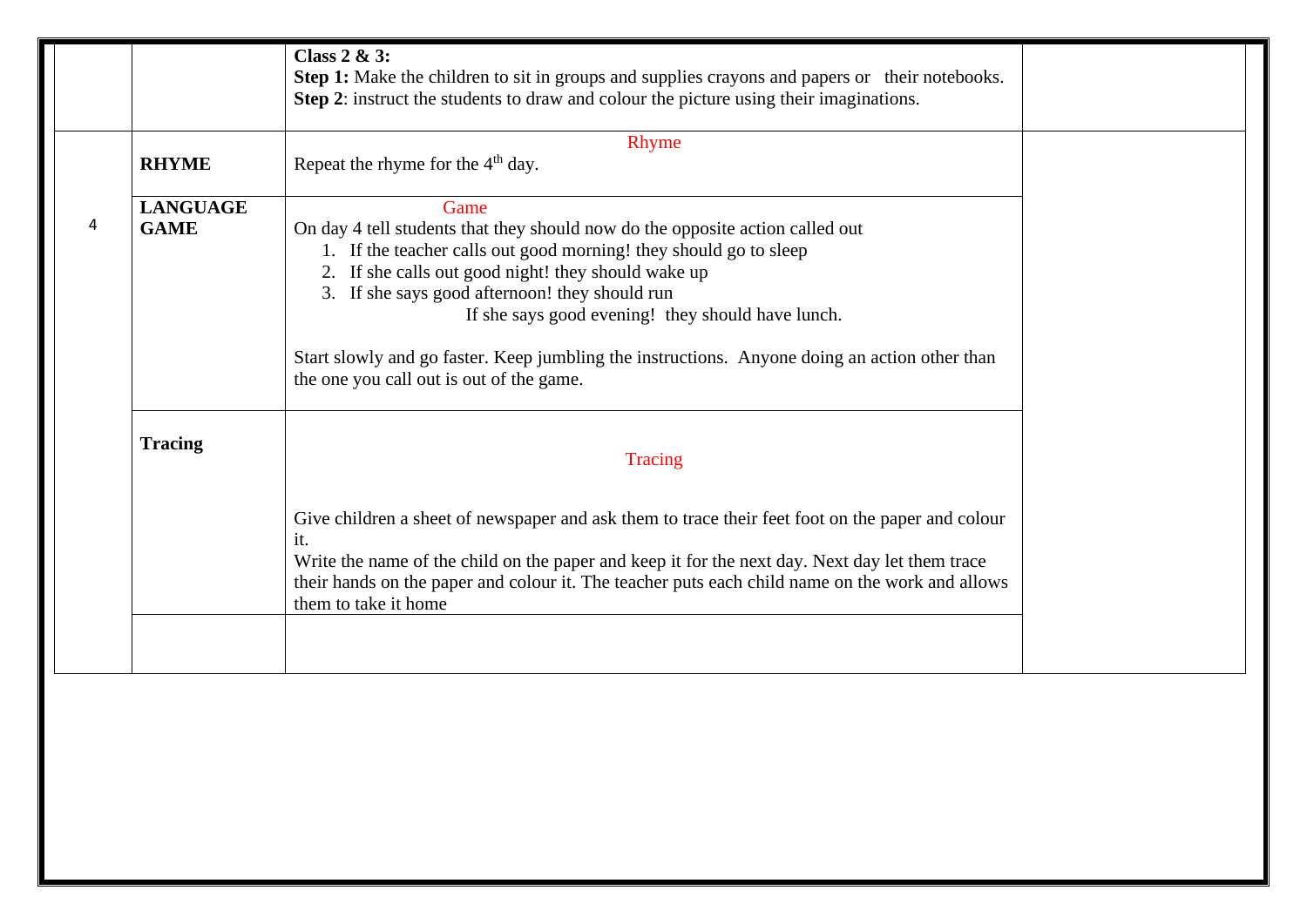|   |                                                                           | <b>SONG</b>                                                                                                                                                                                                                                                                                                                                                                                                                                                                                                                                                           |  |
|---|---------------------------------------------------------------------------|-----------------------------------------------------------------------------------------------------------------------------------------------------------------------------------------------------------------------------------------------------------------------------------------------------------------------------------------------------------------------------------------------------------------------------------------------------------------------------------------------------------------------------------------------------------------------|--|
| 6 | <b>RHYME</b><br>(students learn a<br>new song)                            | Teacher teaches an English song set to the tune of "finger family."<br>1. Teacher sings the first sentence of the song.<br>(Where is -------(gives a child's name) e.g.<br>Where is -Priya/ where is Priya?<br>2. Teacher tells the children that they should run up to her and say "here I am /here I am"<br>when their name is called.<br>3. Teacher keeps the name cards with her and keeps singing the line calling out each<br>child's name.<br>4. Each child responds "here I am "and runs up to her and takes the name card and puts it<br>in the right place. |  |
|   | <b>STORY TIME</b><br>(Students hear a<br>story in their<br>mother tongue) | <b>STORY: THE FAT KING</b><br>Materials Required: THE FAT KING (Story book/reader, props can be used as per the<br>requirements<br>Step 1: Introduce the key characters of the story by showing the pictures in the reader.<br><b>Step 2:</b> Narrate the story in the mother tongue.                                                                                                                                                                                                                                                                                 |  |
|   | Art drill                                                                 | <b>Tracing Activities</b><br>Materials required: Different shapes used in Mathematical kits and crayons.<br><b>Whole Class:</b><br><b>Step 1:</b> Make the students to sit in groups.<br>Step 2: Supply shape of circle, square, rectangle, triangle etc.<br>Step 3: Asks to trace the shapes and draw face or any design with their imagination and colour<br>them.<br>(If required give examples by drawing on the BB)                                                                                                                                              |  |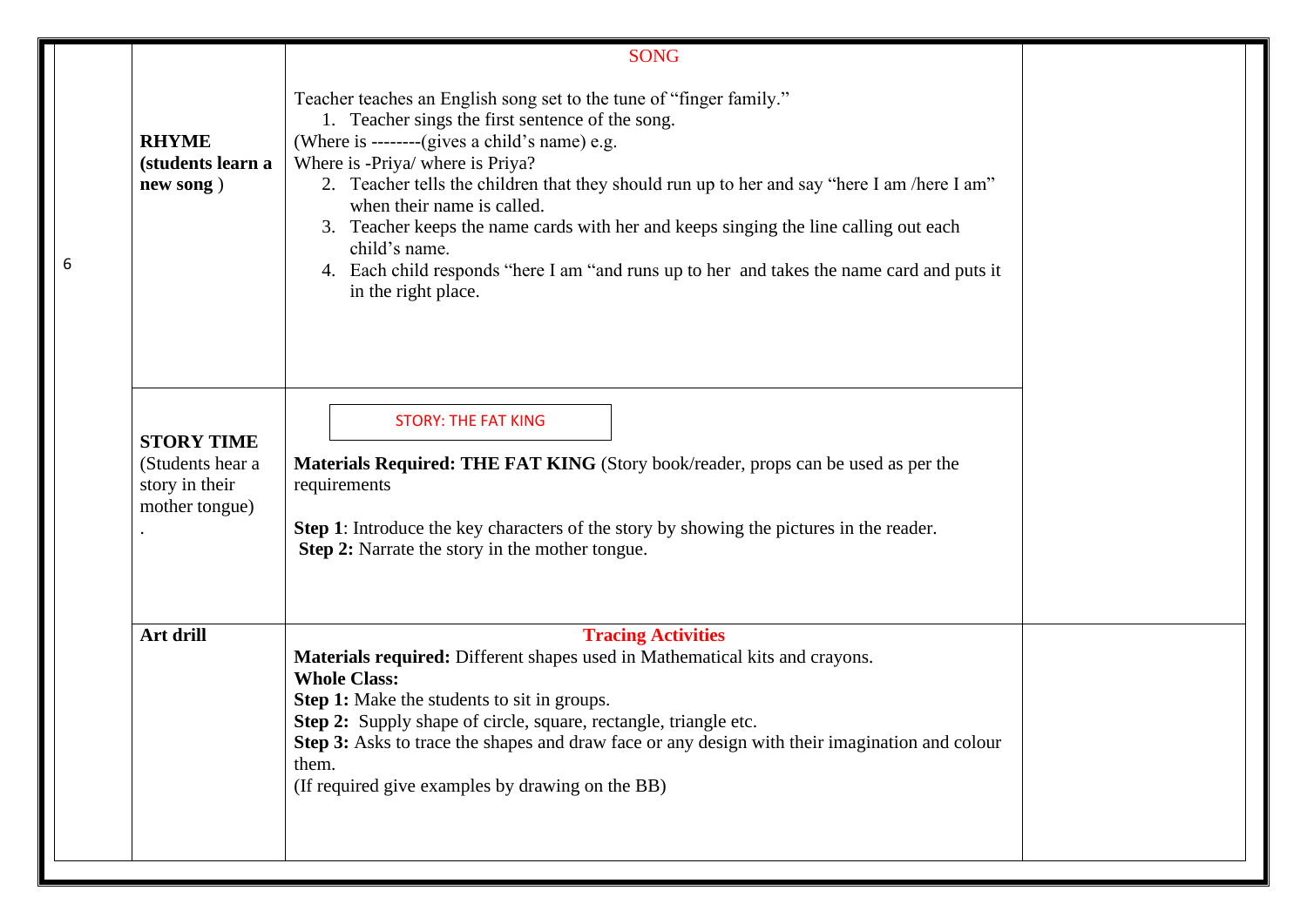| 7 | <b>RHYME</b><br><b>RHYME</b><br>(Students are able<br>to recite the<br>rhyme with<br>correct<br>pronunciation and<br>actions | <b>Song</b><br>Teacher sings the first sentence of the rhyme.<br>Where is Priya? Where is Priya?<br>Children run up to her and say "here I am /here I am"<br>take the name card and puts it in the right place.                                                                                                                                   |  |
|---|------------------------------------------------------------------------------------------------------------------------------|---------------------------------------------------------------------------------------------------------------------------------------------------------------------------------------------------------------------------------------------------------------------------------------------------------------------------------------------------|--|
|   | <b>STORY TIME</b><br>(home hear a<br>story in their<br>mother tongue)                                                        | <b>STORY: THE RAINBOW FAMILY</b><br>Tell the story of the rainbow family in the mother tongue using the reader.                                                                                                                                                                                                                                   |  |
|   | Art work                                                                                                                     | Continue the activities of Day-6.                                                                                                                                                                                                                                                                                                                 |  |
| 8 | <b>Song (Students)</b><br>sing a song)                                                                                       | <b>SONG</b><br>Teacher sings the third line and 4 line of the song.<br>Line 1 teacher: Where is Priya? Where is priya?<br>Line 2 student: "here I am /here I am!"<br>Line 3 teacher: how are you this morning? How are you this morning?<br>Line 4 student: Very well I thank you!<br>Teacher: Go and play (child runs back to his/her position). |  |
|   | <b>STORY TIME</b><br>(Students practice)<br>story<br>dramatization)                                                          | <b>DRAMA TIME</b><br>Tell children they can enact the story of the fat king thin dog.<br>Divide children into groups of 3 and allot roles.<br>Fat king/thin dog/ and cat.<br>Tell children that they can practice and act out the story and final show is the next day.                                                                           |  |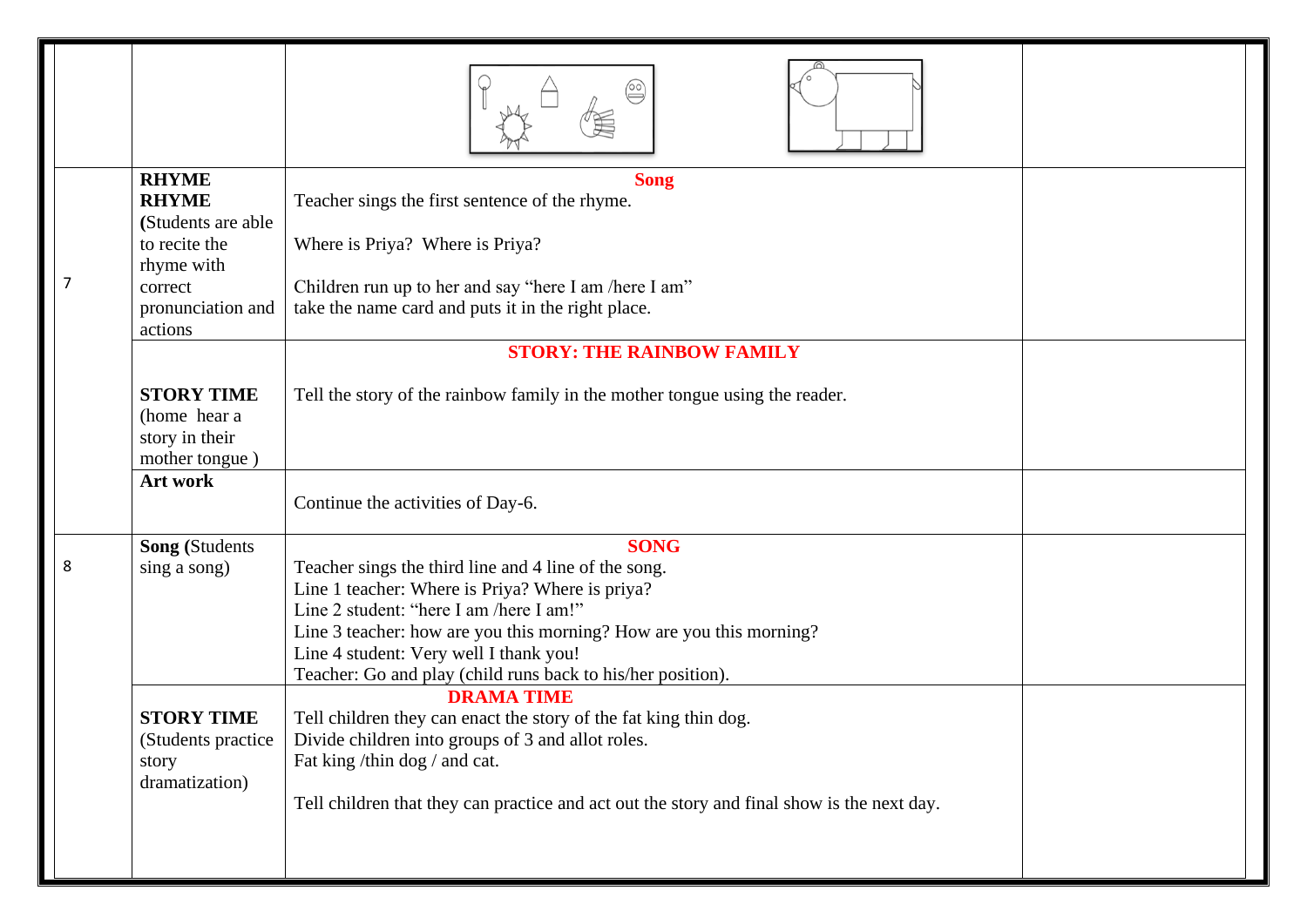|    |                                   | Draws pictures using numbers/letters/shapes on the chalk board                                                                        |  |
|----|-----------------------------------|---------------------------------------------------------------------------------------------------------------------------------------|--|
|    |                                   | Step 1 : Ask the students to draw in their notebooks/drawing sheets.                                                                  |  |
|    | Art work                          | Step 2: Guides them to colour the pictures using their imagination.                                                                   |  |
|    |                                   | (Help the students if required)                                                                                                       |  |
|    |                                   | 3                                                                                                                                     |  |
|    |                                   | <b>SONG</b>                                                                                                                           |  |
|    | <b>Song</b><br>(Students are able | Teacher and children sing the song.<br>Line 1 teacher: Where is -------? Where is -------?                                            |  |
|    | to sing the song                  | Line 2 student: "here I am /here I am!"                                                                                               |  |
|    | correctly                         | Line 3 teacher: how are you this morning? How are you this morning?                                                                   |  |
| 9  |                                   | Line 4 student: Very well I thank you!                                                                                                |  |
|    |                                   | Line 5: Teacher: go and play (child runs back to his/her position).                                                                   |  |
|    | <b>STORY TIME</b>                 | Drama of fat king thin dog                                                                                                            |  |
|    | (Students act out                 |                                                                                                                                       |  |
|    | the story)                        | Call up each group and Allow students to act out story of fat king thin dog while rest of class is<br>the audience.                   |  |
|    | Art-work                          | Draw the story of the rainbow family.                                                                                                 |  |
|    |                                   | Give a piece of paper/ use the wall slate.<br>children draw the picture of the rainbow family and explain the drawing to the teacher. |  |
| 10 |                                   | Review or recall all the activities done from 1 to 4 days and even 5 to 6 - 9 Days                                                    |  |
|    |                                   |                                                                                                                                       |  |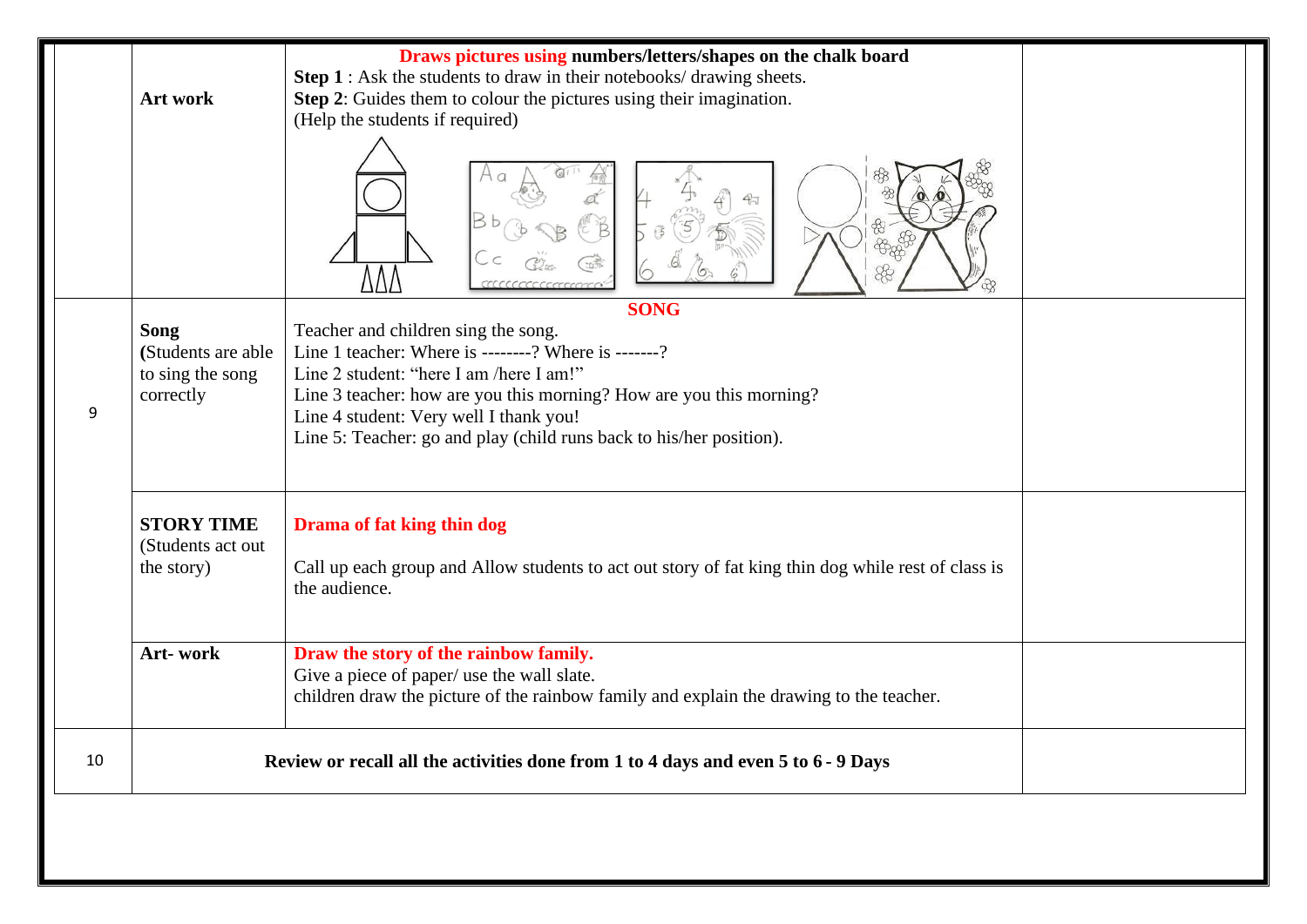| <b>Class: 1</b>         |                 |                              |                                                                                    |                                      |         |                    | <b>Subject: ENGLISH</b>                                                           |
|-------------------------|-----------------|------------------------------|------------------------------------------------------------------------------------|--------------------------------------|---------|--------------------|-----------------------------------------------------------------------------------|
| Sl. No.                 | <b>Month</b>    | <b>Days</b><br>Avai<br>lable | <b>Total No. of Milestones Assigned</b><br><b>Total No. of cards assigned</b>      |                                      |         |                    | <b>Details of Assessment and</b><br><b>Documentation</b>                          |
|                         |                 |                              | L & S                                                                              | R & W                                | L & S   | R & W              |                                                                                   |
| $\mathbf{1}$            | <b>October</b>  | 10                           |                                                                                    |                                      |         |                    | Refer to the 10-DAYS PACKAGE OF PRE-LEARNING PROGRAMME attached with this format. |
| $\overline{2}$          | <b>November</b> | 23                           | <b>My Body</b><br><b>Manasa's Family</b>                                           | <b>Strokes &amp;</b><br><b>COAPT</b> | $7 + 7$ | $1 - 52$<br>(52)   | $FA-2$<br>(L & S 14<br>R & W<br>52)                                               |
| $\mathbf{3}$            | <b>December</b> | 26                           | My<br>Neighbourhood<br>$\boldsymbol{\alpha}$<br><b>Colours</b>                     | <b>ESBIN</b>                         | $7 + 7$ | $52 - 88$<br>(36)  |                                                                                   |
| $\overline{\mathbf{4}}$ | <b>January</b>  | 23                           | <b>Numbers</b><br>$\boldsymbol{\alpha}$<br><b>Animals and</b><br><b>birds</b>      | <b>UDGRM</b>                         | $7 + 7$ | $88 - 124$<br>(36) | <b>FA-3</b><br>(L & S 42)<br>R & W 124)                                           |
| 5                       | February        | 22                           | Transport (<br>Level -1 $)$<br>$\boldsymbol{\&}$<br><b>My Body</b><br>$(Level -2)$ | <b>FHLWY</b>                         | $8 + 7$ | 124-150<br>(26)    |                                                                                   |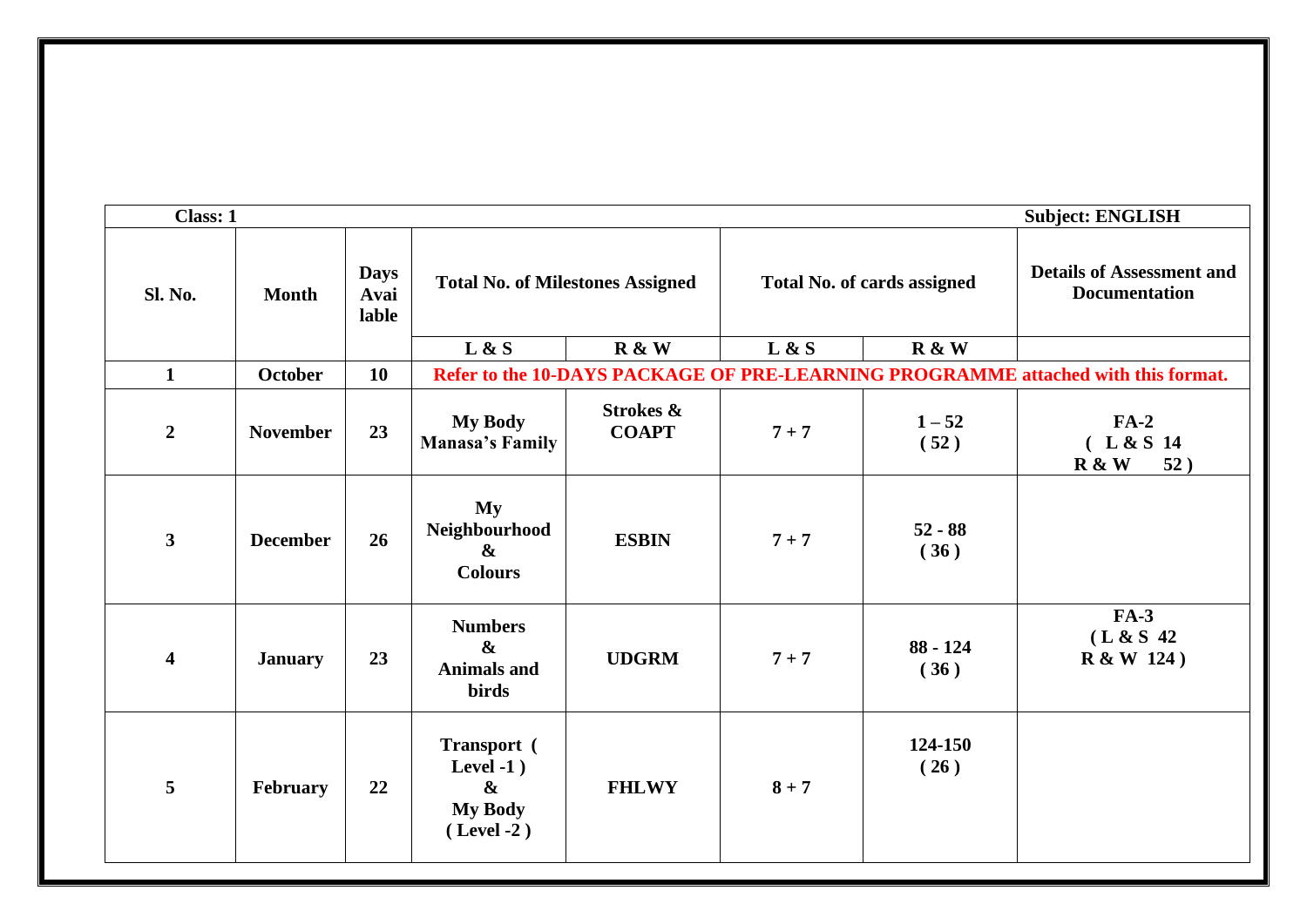| $\boldsymbol{6}$ | <b>March</b> | 24 | <b>Manasa's Family</b><br>$(Level -2)$ | FHLWY &<br><b>JKQVXZ</b> | $\overline{7}$ | $151 - 190$<br>(40) | FA4<br>(L & S 50<br>R & W 201) |
|------------------|--------------|----|----------------------------------------|--------------------------|----------------|---------------------|--------------------------------|
| $\overline{7}$   | <b>April</b> |    | My<br>Neighbourhood<br>$(Level -2)$    | <b>JKQVXZ</b>            | $\overline{7}$ | 191-201<br>(11)     | SA1                            |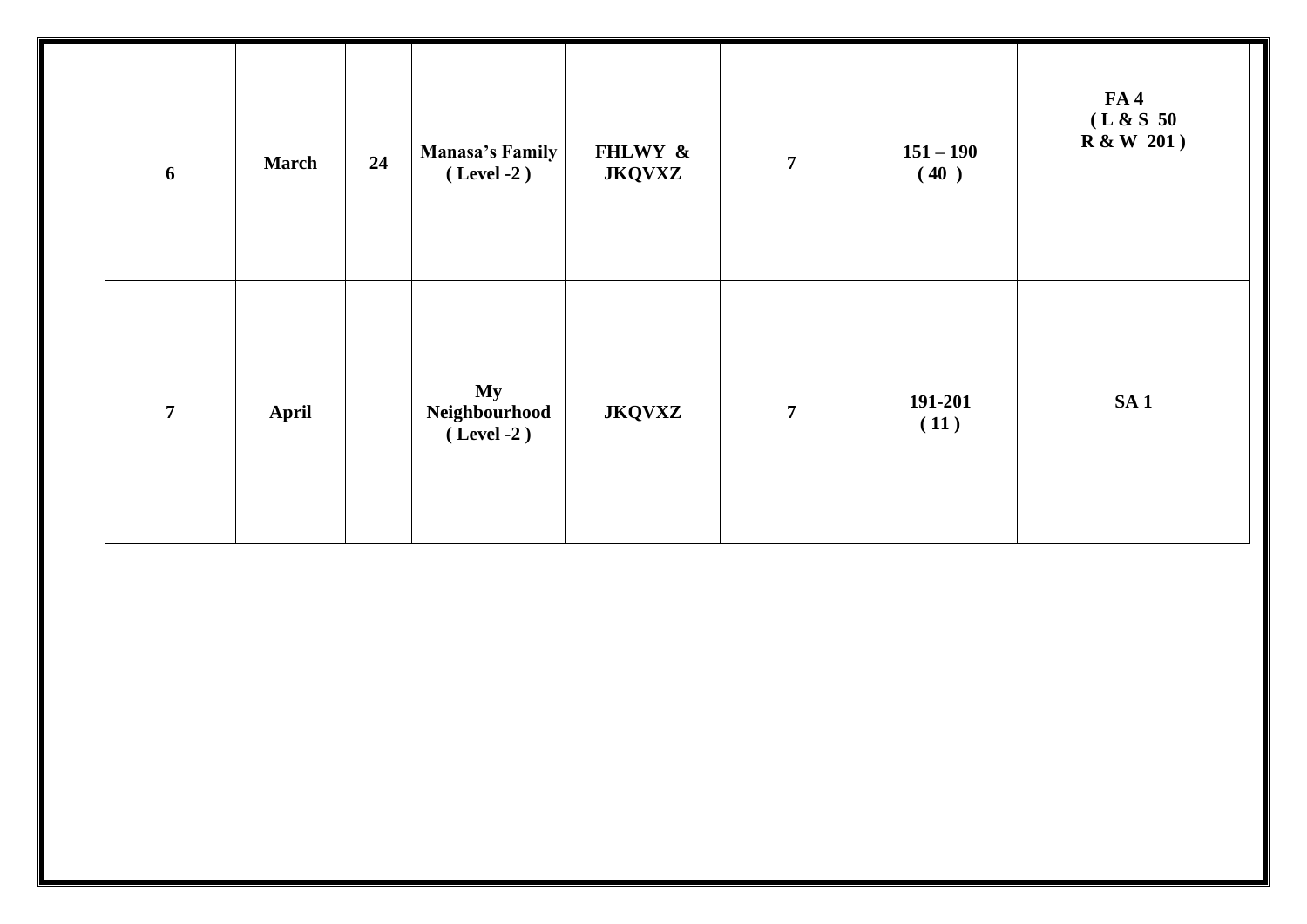## **Essential learning Package of Nali Kali English For the Year 2021-22**

#### **Class – 2**

#### **Note to the teachers:**

- The given activities are based on ENK- 1 curriculum.
- Teachers are free to design their own activities based on the level and strength of the class.
- TLM needed to the activities are to be prepared beforehand.
- For assessment teachers can use the formula :

|    |                        |  |                             | No. of cards completed $(L & S) X 100$ | $\mathbf{+}$ | No. of cards completed $(R & W) \times 100$ |
|----|------------------------|--|-----------------------------|----------------------------------------|--------------|---------------------------------------------|
|    |                        |  | No. of cards to be achieved |                                        |              | No. of cards to be achieved                 |
|    | Ex : $12$ <b>X</b> 100 |  | $+$ 26 <b>X</b> 100         |                                        |              | $= 85.71 + 83.8 = 84.755 %$                 |
| 14 |                        |  |                             |                                        |              |                                             |

- Activities marked with \* are to be practiced in four lined note books.
- The evaluation activities are marked with # mark.
- **10 Days package of Pre-learning programme is common for class 1, class 2 and class 3.**
- **L & S activities ( 40 mins ) are common for class 1, class 2 and class 3**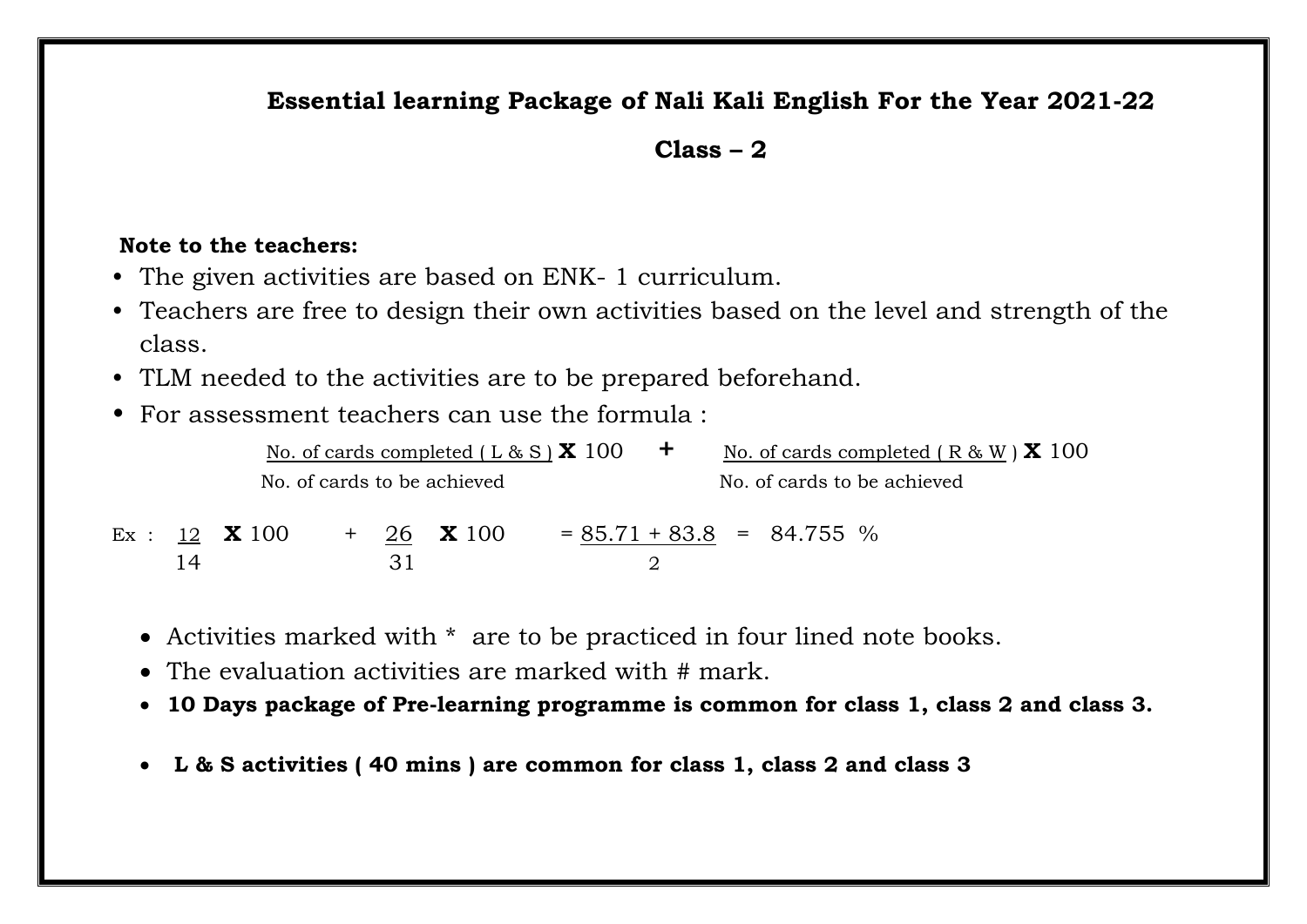|                |                 |                              |                                                                           |                                                       | <b>Class:2: ENGLISH</b>                                                                                                         |                                                                                                                                                                                                |                                       |    |                                                                    |
|----------------|-----------------|------------------------------|---------------------------------------------------------------------------|-------------------------------------------------------|---------------------------------------------------------------------------------------------------------------------------------|------------------------------------------------------------------------------------------------------------------------------------------------------------------------------------------------|---------------------------------------|----|--------------------------------------------------------------------|
| <b>Sl. No.</b> | <b>Month</b>    | <b>Days</b><br>Avai<br>lable | <b>Total No. of</b><br><b>Milestones Assigned</b><br>L & S                | R & W                                                 |                                                                                                                                 | <b>Cards numbers currently</b><br>assigned for learning                                                                                                                                        | <b>Total No. of cards</b><br>retained |    | <b>Details of</b><br><b>Assessment and</b><br><b>Documentation</b> |
| $\mathbf{1}$   | <b>October</b>  | 10                           |                                                                           |                                                       | L & S<br>R & W<br>R & W<br>L & S<br><b>Refer to the 10-DAYS PACKAGE OF PRE-LEARNING PROGRAMME</b><br>attached with this format. |                                                                                                                                                                                                |                                       |    |                                                                    |
| $\overline{2}$ | <b>November</b> | 23                           | <b>My Body</b><br>Manasa's<br>Family                                      | <b>COAPT</b><br>$\boldsymbol{\&}$<br><b>ESBIN</b>     |                                                                                                                                 | $17,19,20*22,24,$<br>$25^*, 27, 29, 30,$<br>32, 34, 35*, 37, 39,<br>40* 42*, 43, 44, 46,<br>47*, 50, 52#<br>53, 55, 56*, 58, 60,<br>$61^*, 63, 65, 66^*$                                       | $7 + 7$                               | 31 | $FA-2$<br>$(L & S 7+7=14)$<br>R & W31                              |
| $\mathbf{3}$   | <b>December</b> | 26                           | Mv<br><b>Neighbour</b><br>hood<br>$\boldsymbol{\alpha}$<br><b>Colours</b> | <b>ESBIN</b><br>$\boldsymbol{\&}$<br><b>UDGR</b><br>M | As per<br>the<br>class-1<br>L&S<br>process                                                                                      | 68, 70, 71*, 73, 75,<br>76*, 78*, 79, 80*,<br>82, 83*, 86, 88#<br>89,91,92*, 94, 96,<br>97*, 99, 101, 102*,<br>104, 106, 107*,<br>109, 111, 112*,<br>114, 115, 116*,<br>118, 119*,<br>122,124# | $7 + 7$                               | 35 |                                                                    |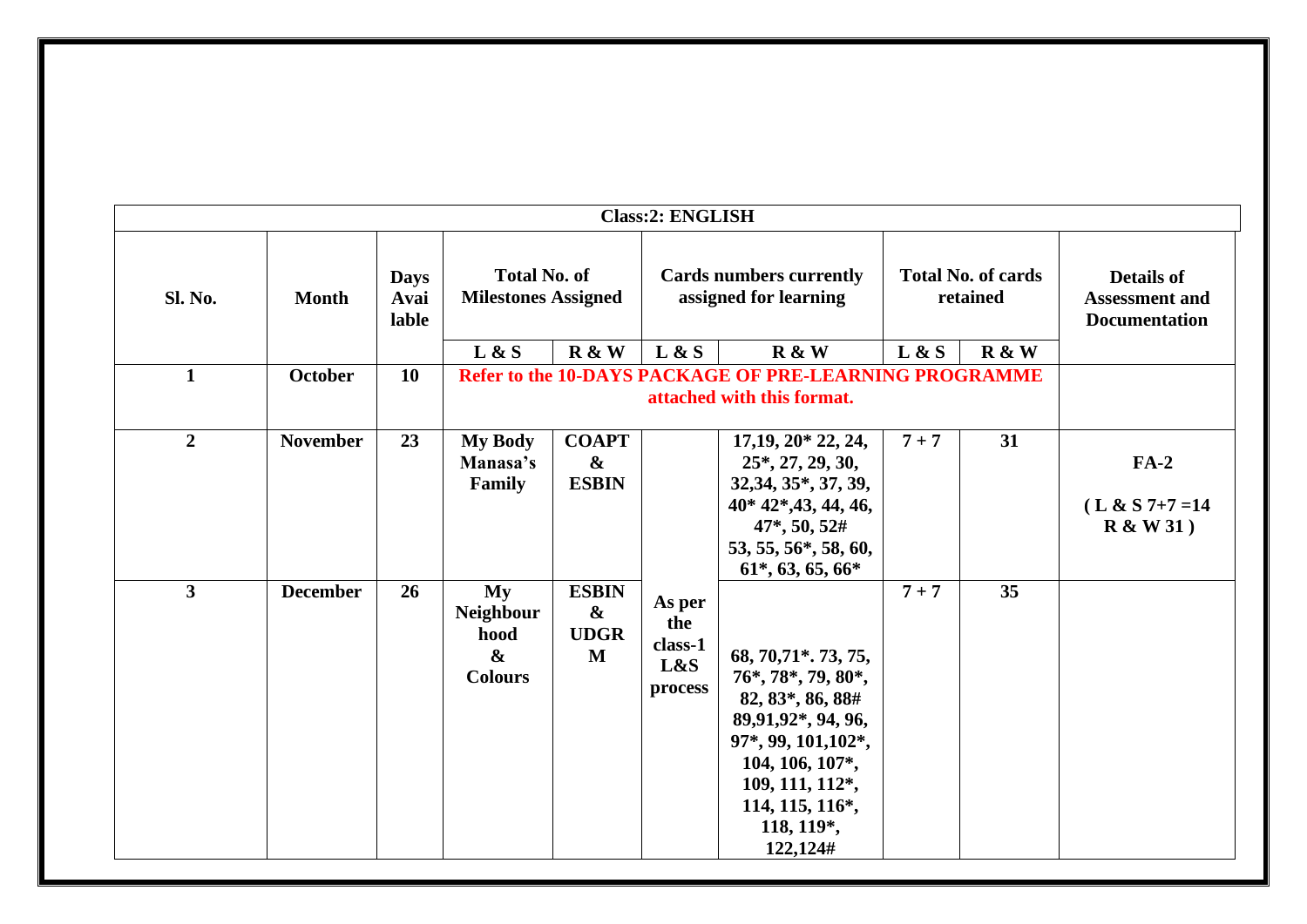| $\overline{\mathbf{4}}$ | <b>January</b>                | 23                    | <b>Numbers</b><br>$\boldsymbol{\&}$<br><b>Animals</b><br>and birds | <b>FHLWY</b><br>$\boldsymbol{\&}$<br><b>JKQVX</b><br>$\mathbf{Z}$ | 125, 127, 128, 130,<br>132, 133*, 135,<br>137, 138*, 140,<br>142, 143*,<br>145, 147, 148*,<br>150, 151, 152*,<br>154, 155*, 158,<br>160#<br>161, 163, 164*,<br>166, 168, 169*,<br>171, 173, 174*,<br>176, 178, 179*,<br>181, 183, 184*,<br>186, 188, 189*,<br><b>191.</b> | $7 + 7$                 | 41  | <b>FA-3</b><br>(L & S 42)<br>$R & W 31+35+41 =$<br>107) |
|-------------------------|-------------------------------|-----------------------|--------------------------------------------------------------------|-------------------------------------------------------------------|---------------------------------------------------------------------------------------------------------------------------------------------------------------------------------------------------------------------------------------------------------------------------|-------------------------|-----|---------------------------------------------------------|
| $\overline{5}$          | February<br>(Up to feb<br>12) | 09                    | <b>Transport</b>                                                   | <b>JKQVX</b><br>$\mathbf{Z}$                                      | 192, 193*, 195,<br>196*, 199, 201#                                                                                                                                                                                                                                        | $\overline{\mathbf{8}}$ | 6   |                                                         |
| <b>Total</b>            |                               | $90 -$<br><b>Days</b> | 07                                                                 | 0 <sub>5</sub>                                                    |                                                                                                                                                                                                                                                                           | 50                      | 113 |                                                         |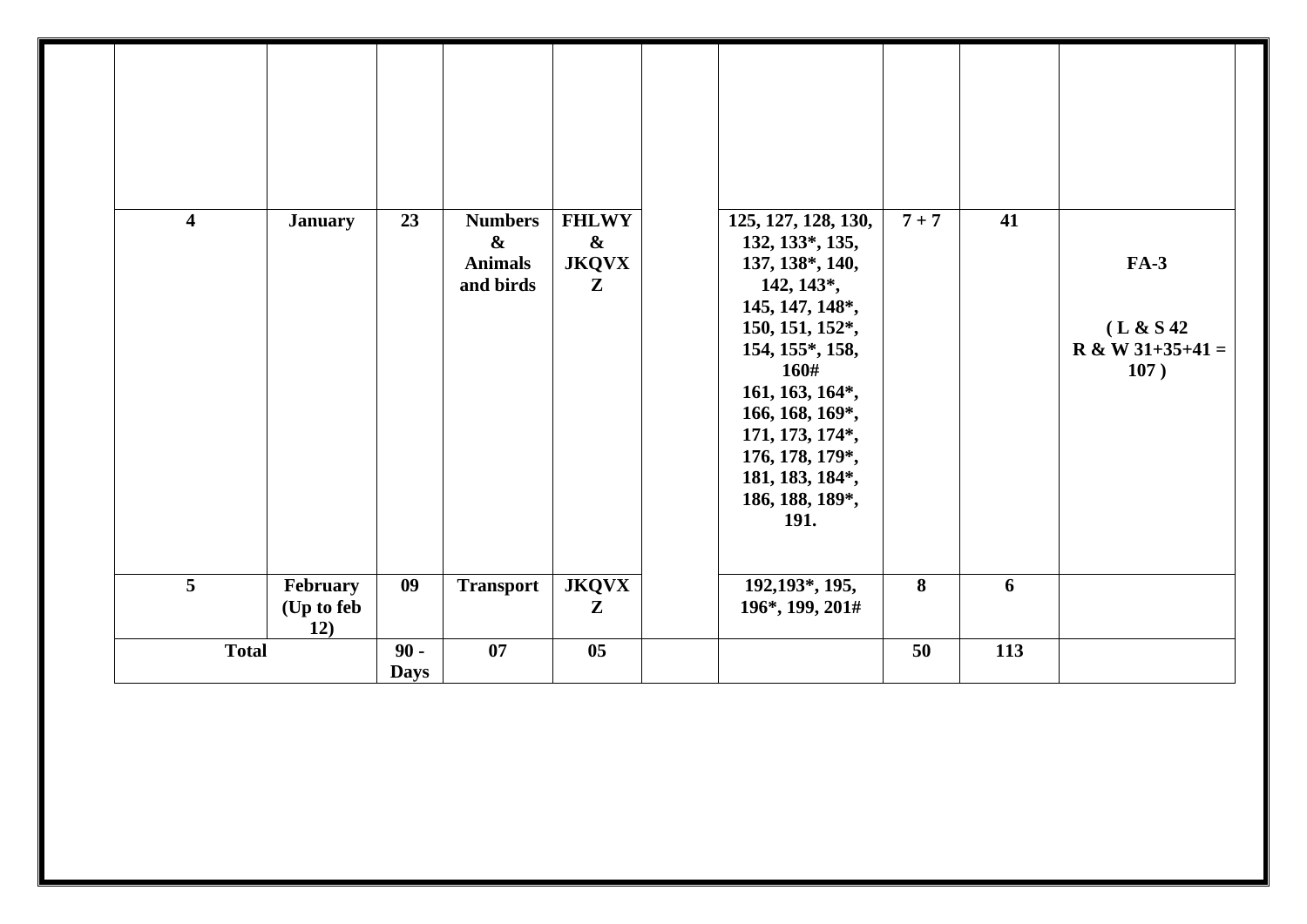| SI.<br>No.     | <b>Month</b> | <b>Days Available</b> | <b>Total No. of Milestones Assigned</b>                          |                                                                                                 | Cards numbers currently assigned<br>for learning |           | <b>Details of</b><br><b>Assessment</b><br>and<br><b>Documenta</b><br>tion |
|----------------|--------------|-----------------------|------------------------------------------------------------------|-------------------------------------------------------------------------------------------------|--------------------------------------------------|-----------|---------------------------------------------------------------------------|
|                |              |                       | L & S                                                            | R & W                                                                                           | L & S                                            | R & W     |                                                                           |
| 6              | February     | 13                    | <b>My Body</b><br>$(LEVEL-2)$                                    | <b>Milestone-1</b><br><b>Alphabet Sequence</b><br><b>Begin Milestone-2</b><br>(Word families 1) | As per the<br>class-2<br>L&S<br>process          | All cards |                                                                           |
| $\overline{7}$ | <b>March</b> | 25                    | <b>My Body</b><br>continued<br>Manasa's<br>Family                | <b>Milestone-2</b><br>(Word families 1)<br>continued<br><b>Milstone 3</b><br>(Word families2)   | As per the<br>class-2<br>L&S<br>process          | All cards | $FA-4$<br>$(L & S 7+7)$<br>$=14$<br><b>R &amp; W 44</b>                   |
| 8              | <b>April</b> | 24                    | Manasa's<br>Family<br>continued<br>My<br><b>Neighborh</b><br>ood | <b>Milestone 4</b><br>(Long vowel 1)                                                            | As per the<br>class-2<br>L&S<br>process          | All cards | SA <sub>1</sub><br>(L & S)<br>$7+7+7=21$<br><b>R &amp; W 65</b>           |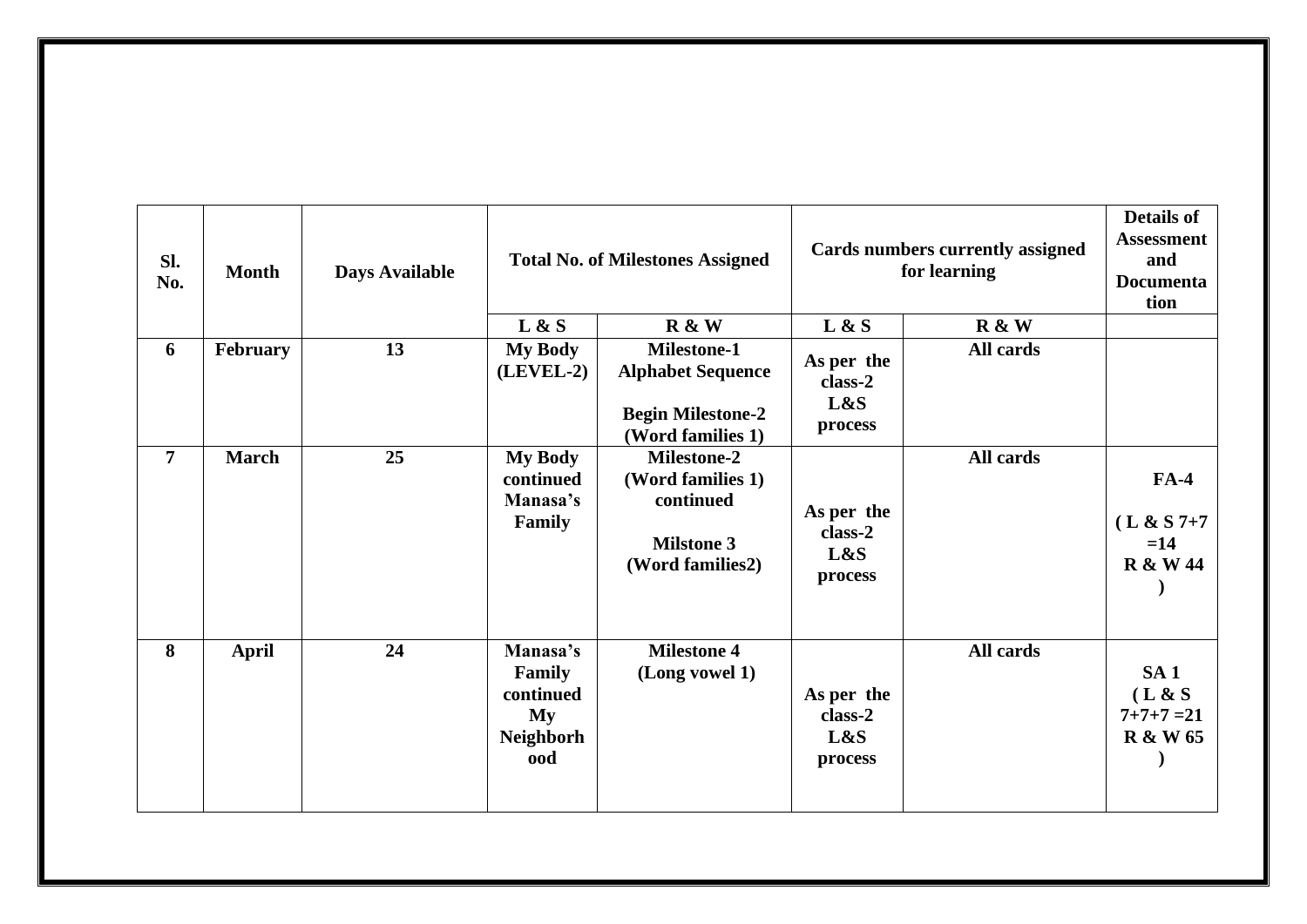## **Essential Learning Package for 3rd Standard 2021-22**

## **Note to the teachers:**

- $\triangleright$  The given activities are based on ENK level-1 L & S curriculum and 3<sup>rd</sup> Std. English (KTBS) textbook(R&W).
- ➢ Teachers are free to design their own activities based on the level of learners and strength of the classroom.
- ➢ TLMs for conducting activities are to be prepared beforehand.
- $\blacktriangleright$  For assessment<br>(FA and SA) teachers can use the below given formula :

FA or SA = No. of cards completed  $(L \& S) \times 100$   $\rightarrow$  No. of activities completed  $(R \& W) \times 100$ No. of cards to be achieved No. of activities to be achieved

Ex :  $\frac{12}{12}$  **X** 100 +  $\frac{25}{100}$  **X** 100 =  $\frac{85.71 + 92.59}{10.0}$  = 89.15 % = 'A' grade 14 27 2

- $\triangleright$  A 10-day package of pre-learning programme is common for class-1, class-2 and class-3.
- ➢ L & S activities (40 mins.) are also common for class-1 , class-2 and class-3.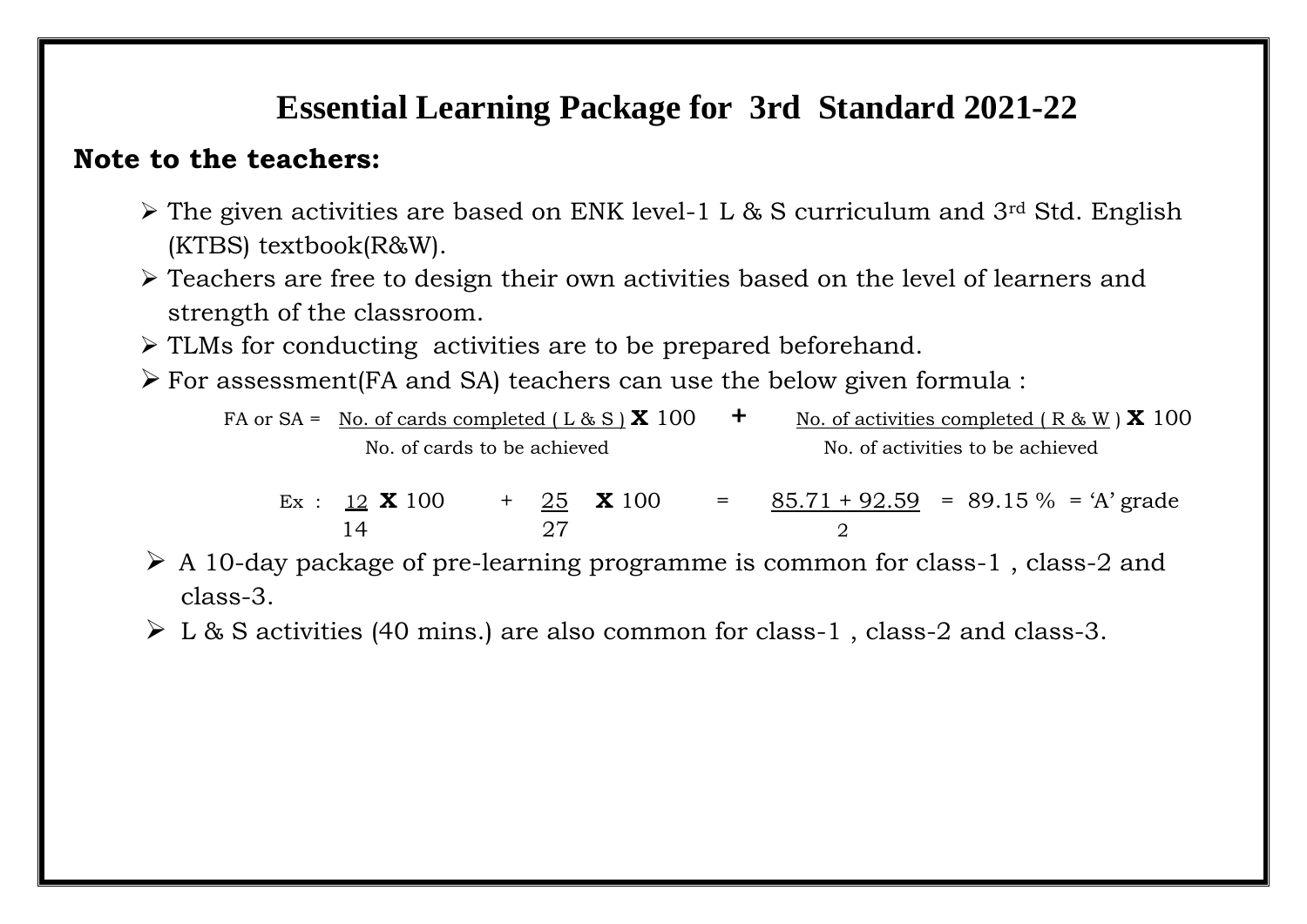| <b>Sl. No.</b> | <b>Name of</b><br>the month                                                                                   | <b>Listening</b><br>and Speaking                    | Name of the unit | <b>Suggested activity</b>                                                                                                                                                                                                                                                                                                                                                      | Page No.<br>(3 <sup>rd</sup> Std.<br>Eng. TB) | <b>Assessment</b><br>activity                                                                                                                                                |  |  |  |
|----------------|---------------------------------------------------------------------------------------------------------------|-----------------------------------------------------|------------------|--------------------------------------------------------------------------------------------------------------------------------------------------------------------------------------------------------------------------------------------------------------------------------------------------------------------------------------------------------------------------------|-----------------------------------------------|------------------------------------------------------------------------------------------------------------------------------------------------------------------------------|--|--|--|
|                | Note: For Listening and Speaking curriculum, follow ENK level-1 & 2. (As given for $1st$ and $2nd$ standard). |                                                     |                  |                                                                                                                                                                                                                                                                                                                                                                                |                                               |                                                                                                                                                                              |  |  |  |
|                |                                                                                                               | My body<br>$\&$<br>Manasa's Family<br>(ENK level-1) | Greenwood        | <b>Read and write:</b><br>Children will read words from the textbook.<br>Activity-1: Read words listed under the given<br>rhyme- Greenwood.                                                                                                                                                                                                                                    | 01                                            |                                                                                                                                                                              |  |  |  |
|                |                                                                                                               | My body<br>&<br>Manasa's Family<br>(ENK level-1)    | Greenwood        | Children will collect the leaves and paste<br>them in the provided space.<br><b>My Green Corner:</b><br><b>Activity-3</b> : Collect the leaves of different<br>plants and trees. Keep the leaves in a book for a<br>day and paste them in the space given below.                                                                                                               | 02                                            | $\overline{27}$<br>$\times 100$                                                                                                                                              |  |  |  |
| 01             | <b>November</b>                                                                                               | My body<br>$\&$<br>Manasa's Family<br>(ENK level-1) | Greenwood        | Children will write words using clues.<br>Activity-4: Make different words using the<br>letters and write them in the given columns.                                                                                                                                                                                                                                           | 03                                            |                                                                                                                                                                              |  |  |  |
|                |                                                                                                               | My body<br>&.<br>Manasa's Family<br>(ENK level-1)   | Greenwood        | Children will read given words and construct<br>new words<br><b>Activity-5:</b> Read the words in the given triangle<br>and find a word within each word and write it in<br>the given place.<br>Children will observe the given maze and<br>make words and colour them.<br>Activity-6 : Join the letters in the given maze and<br>make words related to fruits and vegetables. | 04                                            | number of activities in the November month =<br>Number of activities achieved by children<br>Total number of activities to be achieved<br>$\mathbf{II}$<br>Total 1<br>$FA-2$ |  |  |  |
|                |                                                                                                               | My body                                             |                  |                                                                                                                                                                                                                                                                                                                                                                                | 05                                            |                                                                                                                                                                              |  |  |  |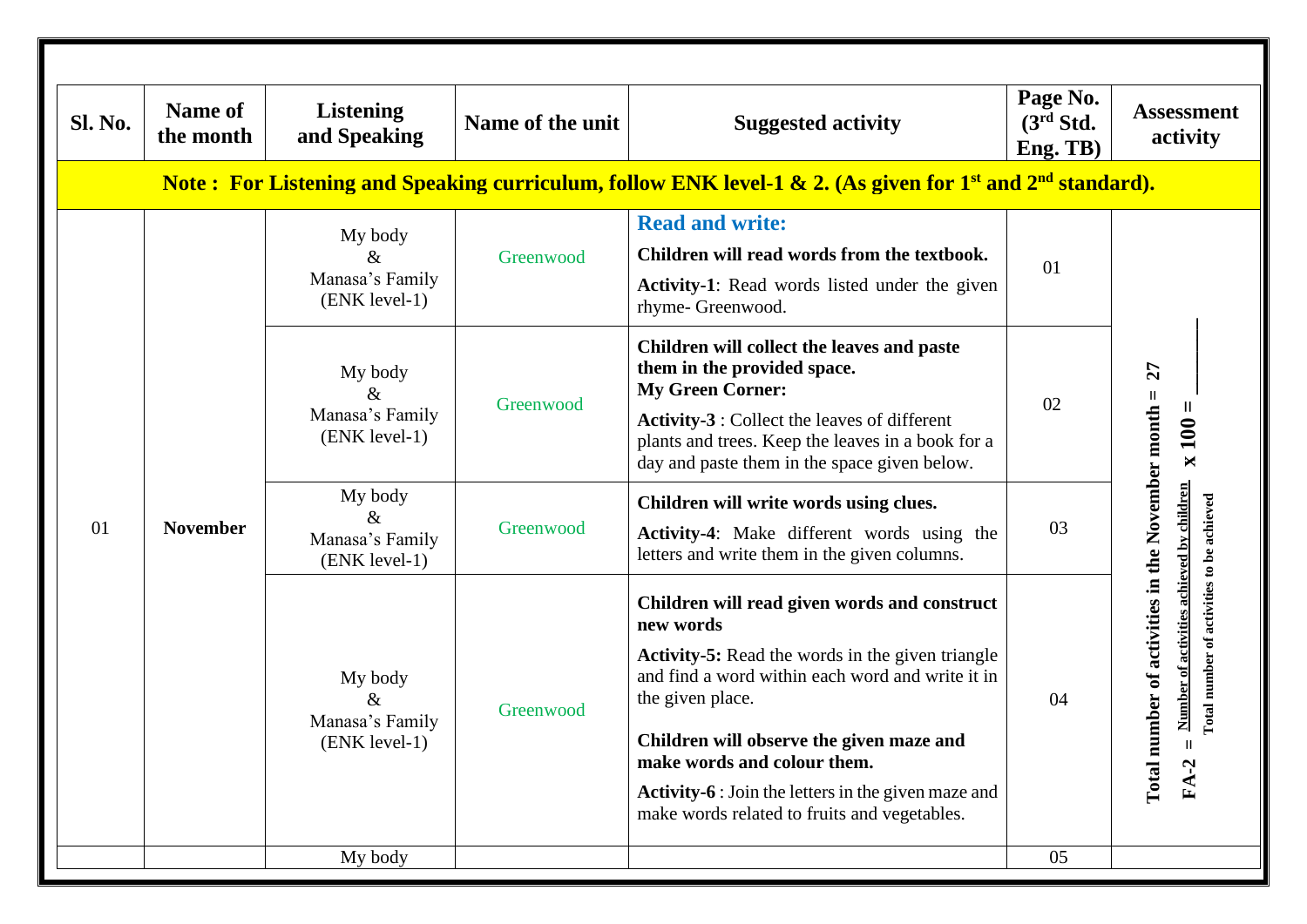| $\&$<br>Manasa's Family<br>(ENK level-1)            | Greenwood                                     | Children will write observe the pictures and<br>find the plural of the given words.<br><b>Activity-7</b> : Identify the Plural form of the<br>given words and write in the given columns.                                                                                                   |     |
|-----------------------------------------------------|-----------------------------------------------|---------------------------------------------------------------------------------------------------------------------------------------------------------------------------------------------------------------------------------------------------------------------------------------------|-----|
| My body<br>&<br>Manasa's Family<br>(ENK level-1)    | Greenwood                                     | Children will read the group of words with<br>the help of teacher and circle the odd word<br>form the group of words.<br><b>Activity-8</b> : Read the given words with the help<br>of the teacher and identify the odd one out                                                              | 04  |
| My body<br>&<br>Manasa's Family<br>(ENK level-1)    | Greenwood                                     | Children will rearrange the words to make<br>meaningful sentences and trace given<br>sentences in a four-line book<br>Activity-9 : These sentences are jumbled. Write<br>them in the correct order.<br><b>Activity-10</b> : Trace the given sentences and<br>copy them in a four-line book. | 07  |
| My body<br>$\&$<br>Manasa's Family<br>(ENK level-1) | Greenwood                                     | Children will complete the given project<br>work and rearrange the words to make<br>provers.<br><b>Activity-11: Project Work - Grow a Plant</b><br><b>Activity-12:</b> Rearrange the given jumbled<br>words to make meaningful sayings.                                                     | 7&8 |
| My body<br>$\&$<br>Manasa's Family<br>(ENK level-1) | <b>Head Shoulder</b><br><b>Knees and Toes</b> | Children will read the words with help of the<br>teacher.<br><b>Activity-1:</b> Read words listed under the given<br>rhyme                                                                                                                                                                  | 10  |
| My body<br>$\&$<br>Manasa's Family<br>(ENK level-1) | <b>Head Shoulder</b><br><b>Knees and Toes</b> | Children will read and match the given<br>phrases.<br><b>Activity-3b</b> : Read and match the given<br>phrases to make meaningful sentences.                                                                                                                                                | 13  |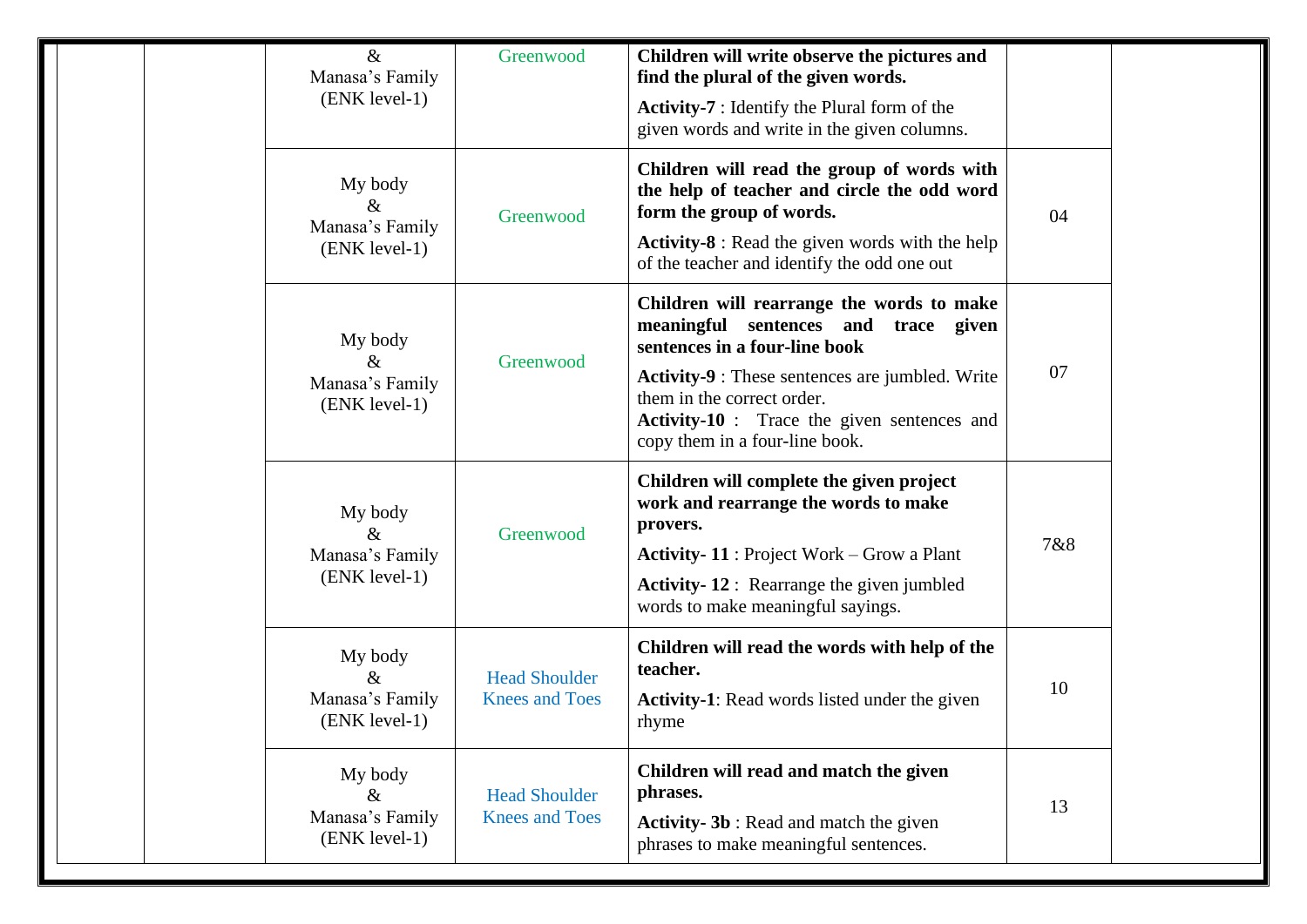| My body<br>$\&$<br>Manasa's Family<br>(ENK level-1) | <b>Head Shoulder</b><br><b>Knees and Toes</b> | Children will identify the opposites<br>Activity-4a : Read the given words and match<br>them by identifying opposites of the given<br>words.                                                   | 13 |  |
|-----------------------------------------------------|-----------------------------------------------|------------------------------------------------------------------------------------------------------------------------------------------------------------------------------------------------|----|--|
| My body<br>$\&$<br>Manasa's Family<br>(ENK level-1) | <b>Head Shoulder</b><br><b>Knees and Toes</b> | Children will classify the words as naming<br>and action words<br><b>Activity-4b</b> : Read the given words and divide<br>them according to naming words and action<br>words.                  | 14 |  |
| My body<br>$\&$<br>Manasa's Family<br>(ENK level-1) | <b>Head Shoulder</b><br><b>Knees and Toes</b> | <b>Children will label the movements</b><br>Activity 4c : Read the given words and tick the<br>correct movement of the given words.                                                            | 15 |  |
| My body<br>$\&$<br>Manasa's Family<br>(ENK level-1) | <b>Head Shoulder</b><br><b>Knees and Toes</b> | Children will identify the actions of the given<br>living objects.<br><b>Activity-</b> $6$ : Identify the actions of the given<br>living objects and write the actions in the given<br>places. | 16 |  |
| My body<br>$\&$<br>Manasa's Family<br>(ENK level-1) | <b>Head Shoulder</b><br><b>Knees and Toes</b> | Children will read the given words<br><b>Activity-7</b> : Read the given words with the<br>help of teacher                                                                                     | 17 |  |
| My body<br>$\&$<br>Manasa's Family<br>(ENK level-1) | <b>Head Shoulder</b><br><b>Knees and Toes</b> | Children will write the names of the parts of<br>the body<br>Activity-8a : Read the given actions and writes<br>the parts of the body used to do the actions.                                  | 18 |  |
| My body<br>$\&$<br>Manasa's Family<br>(ENK level-1) | <b>Head Shoulder</b><br><b>Knees and Toes</b> | Children will identify true and false<br>statements<br><b>Activity-9: Read the actions below. Draw</b><br>smiley if it is True and sad face if it is False                                     | 19 |  |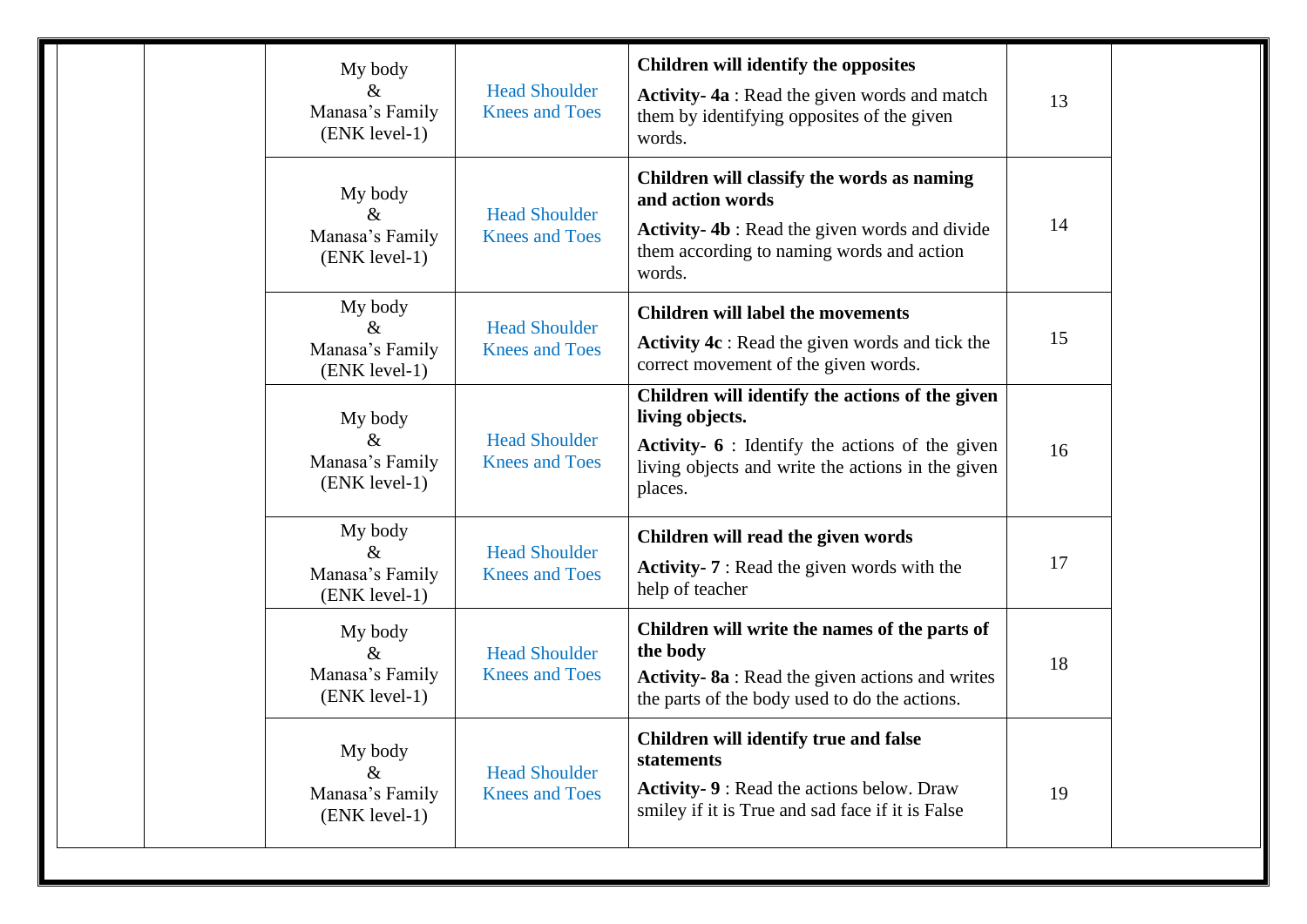| My body<br>&<br>Manasa's Family<br>(ENK level-1)    | <b>Head Shoulder</b><br><b>Knees and Toes</b> | Children will write the names of the parts of<br>the body<br><b>Activity-10a</b> : Identify the parts of the body and<br>write their names in the given space. | 20 |  |
|-----------------------------------------------------|-----------------------------------------------|----------------------------------------------------------------------------------------------------------------------------------------------------------------|----|--|
| My body<br>$\&$<br>Manasa's Family<br>(ENK level-1) | <b>Head Shoulder</b><br><b>Knees and Toes</b> | Children will complete the task with help of<br>the teacher<br><b>Activity-10b</b> : Complete the description by<br>writing missing words.                     | 20 |  |
| My body<br>$\&$<br>Manasa's Family<br>(ENK level-1) | <b>Head Shoulder</b><br><b>Knees and Toes</b> | Children will colour the given pictures<br>Activity-10c : Colour the given picture                                                                             | 21 |  |
| My body<br>&<br>Manasa's Family<br>(ENK level-1)    | <b>Head Shoulder</b><br><b>Knees and Toes</b> | Children will have fun by making a house<br>Make a pop-up House with help of given clues.                                                                      |    |  |
| My body<br>$\&$<br>Manasa's Family<br>(ENK level-1) | <b>Head Shoulder</b><br><b>Knees and Toes</b> | Children will rearrange the jumbled words.<br><b>Activity-12:</b> Rearrange the given jumbled<br>words to make meaningful sayings.                             | 08 |  |
| My body<br>$\&$<br>Manasa's Family<br>(ENK level-1) | <b>Head Shoulder</b><br><b>Knees and Toes</b> | Children will enjoy and solve the riddles<br>Solve the given riddles                                                                                           |    |  |
| My body<br>$\&$<br>Manasa's Family<br>(ENK level-1) | <b>Head Shoulder</b><br><b>Knees and Toes</b> | Children will trace a few sentences<br>Write a few sentences (Four-line Book) ask the<br>children to trace and copy the sentences. (Extra-<br>Activity)        |    |  |
| My neighbourhood<br>$\&$<br>Colours                 | Celebration                                   | Children will read the words and<br>rearrange the jumbled letters.<br><b>Activity-1:</b> Repeat of the teacher and try to<br>read individually.                | 28 |  |
| (ENK level-1)                                       |                                               | <b>Activity-4b</b> : Rearrange the given<br>jumbled letters to make meaningful words.                                                                          | 31 |  |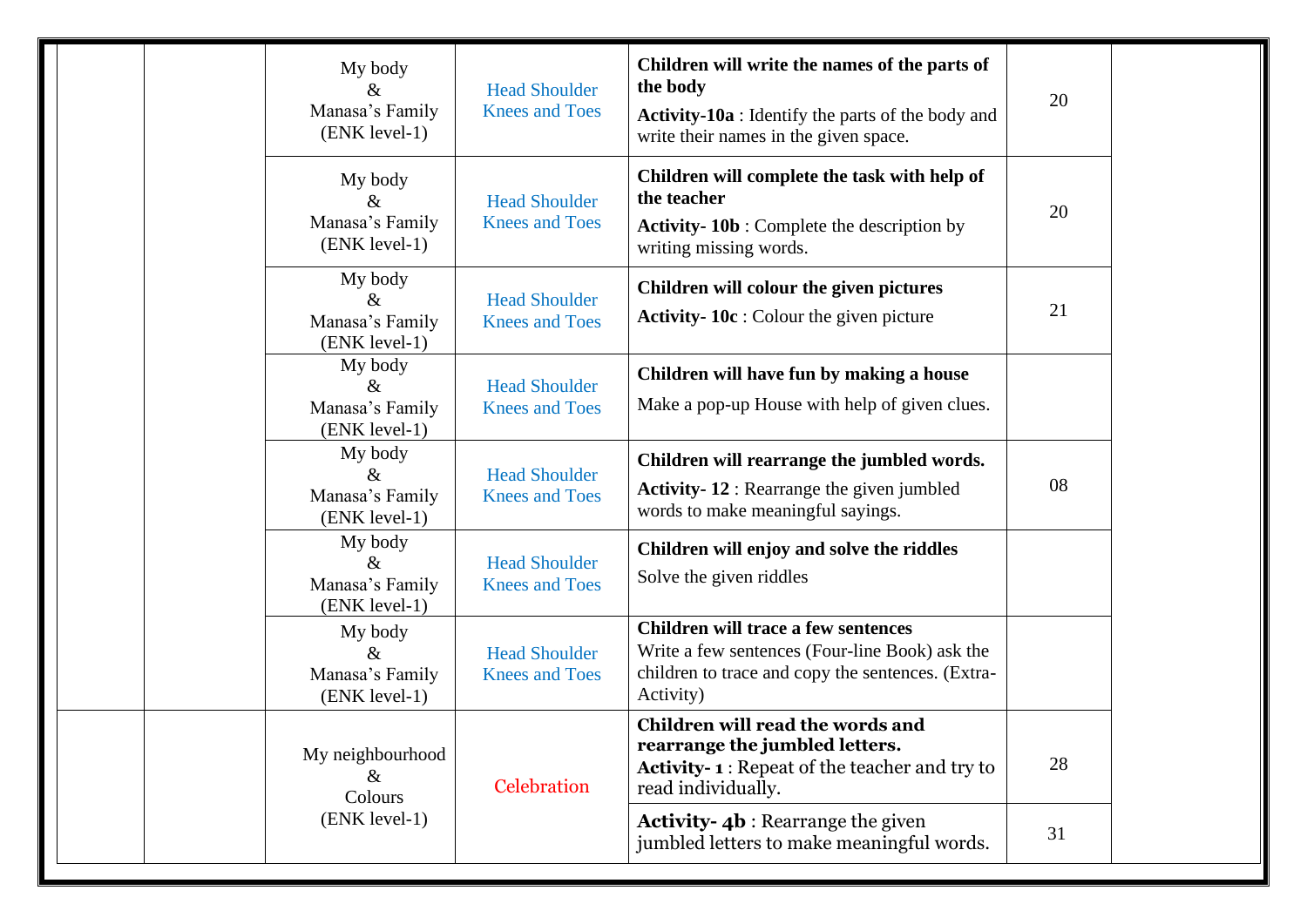|    |                 | My neighbourhood<br>$\&$<br>Colours<br>(ENK level-1) | Celebration | Children will complete the task<br><b>Activity-4c</b> : Fill in the blanks with the<br>suitable letters given in the box.<br><b>Activity-4d:</b> Re-write the jumbled words<br>in the correct order to make meaningful<br>sentences. | 32 | 53<br>$\mathbf{H}$                                                                                     |
|----|-----------------|------------------------------------------------------|-------------|--------------------------------------------------------------------------------------------------------------------------------------------------------------------------------------------------------------------------------------|----|--------------------------------------------------------------------------------------------------------|
| 02 | <b>December</b> | My neighbourhood<br>$\&$<br>Colours<br>(ENK level-1) | Celebration | Children will identify the month and<br>date<br><b>Activity-6:</b> Look at the celebrations. Write<br>the month and date on which they are<br>celebrated.                                                                            | 34 | $+26$<br>$\overline{26}$<br>$\vert\vert$<br>27                                                         |
|    |                 |                                                      |             | <b>Activity-8:</b> Complete the invitation card<br>by writing appropriate words.                                                                                                                                                     | 36 |                                                                                                        |
|    |                 | My neighbourhood<br>$\&$<br>Colours<br>(ENK level-1) | Celebration | Children will trace the sentences.<br><b>Activity-9: Complete the sentences by</b><br>writing missing words<br><b>Activity-10:</b> Trace and copy the<br>sentences in a four-line book.                                              | 37 | Total number of activities in the December month<br>Total number of activities = November + December = |
|    |                 | My neighbourhood<br>$\&$<br>Colours<br>(ENK level-1) | Celebration | Children will prepare a greeting card.<br><b>Activity-11:</b> Prepare a greeting card and<br>present it to your teacher.                                                                                                             | 38 |                                                                                                        |
|    |                 | My neighbourhood<br>$\&$<br>Colours<br>(ENK level-1) | Celebration | Children will identify true and false<br>sentences.<br><b>Activity-12</b> : Read the given sentences<br>with help of the teacher and mark true or<br>false.                                                                          | 39 |                                                                                                        |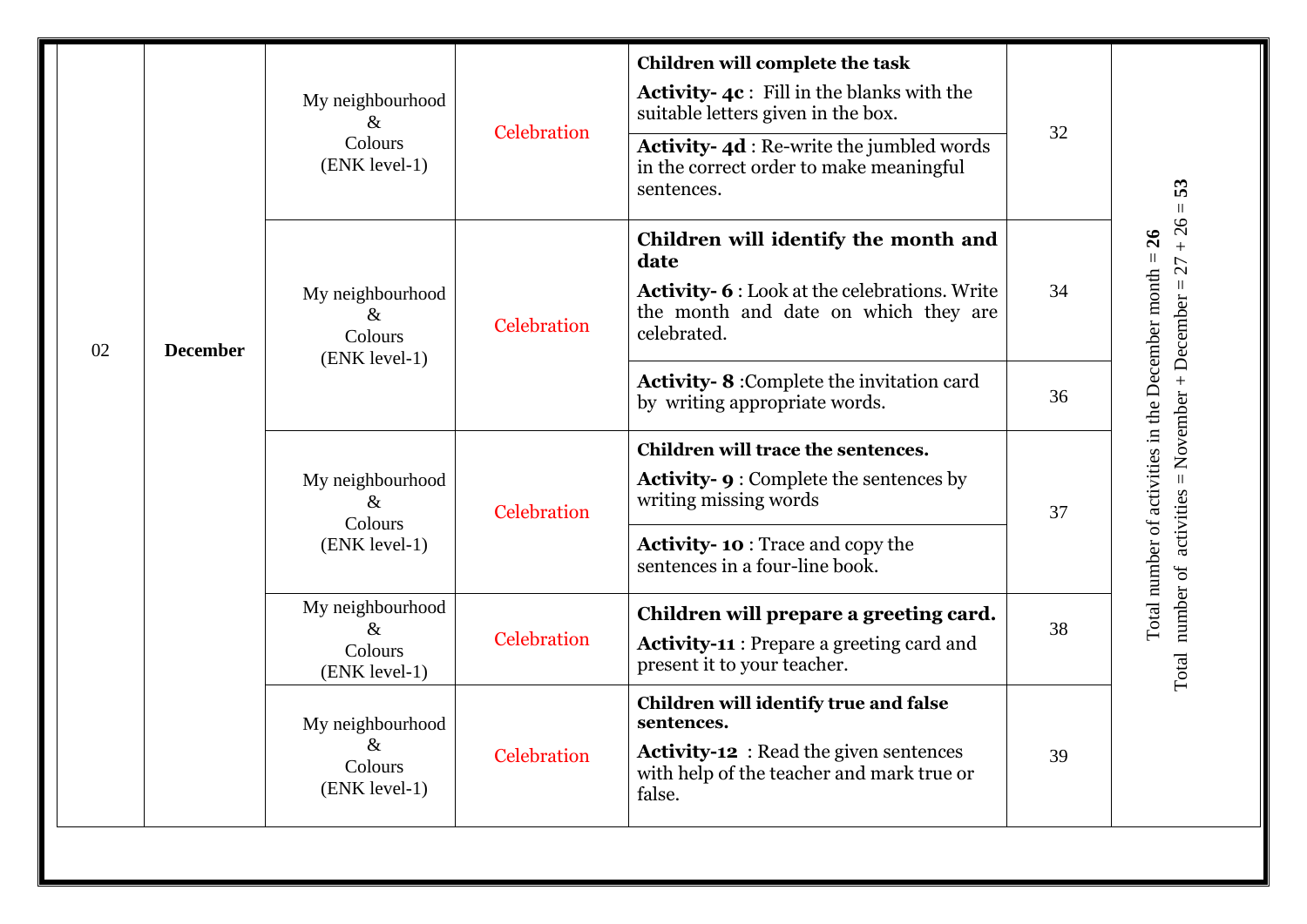|  | My neighbourhood<br>$\&$<br>Colours<br>(ENK level-1) |               | Children will identify the tools and their<br>names in English<br><b>Activity-1</b> : Name the things we use<br>(Tools).<br><b>Activity-2</b> : Identify the tools shown in the<br>picture.                  | 41 |  |
|--|------------------------------------------------------|---------------|--------------------------------------------------------------------------------------------------------------------------------------------------------------------------------------------------------------|----|--|
|  | My neighbourhood<br>$\&$<br>Colours<br>(ENK level-1) | Things We Use | Children will identify the tools and their<br>names in English<br><b>Activity-4:</b> Match the tools with their uses.<br>And read them.<br><b>Activity-5:</b> Identify the persons and write<br>their tools. |    |  |
|  | My neighbourhood<br>$\&$<br>Colours<br>(ENK level-1) | Things We Use | Children will identify the plural forms of<br>the given words<br><b>Activity-6A&amp;B</b> : Rewrite the given words<br>using plural form of the words.                                                       | 43 |  |
|  | My neighbourhood<br>$\&$<br>Colours<br>(ENK level-1) | Things We Use | Children will make meaningful words by<br>rearranging the letters.<br><b>Activity-</b> 7 : Rearrange the jumbled letters<br>to make meaningful words. And rewrite<br>them using articles.                    | 44 |  |
|  | My neighbourhood<br>Xz.<br>Colours<br>(ENK level-1)  | Things We Use | Children will read the story with help<br>of the picture clues.<br><b>Activity-8:</b> Read the story with help of<br>the teacher and picture clues.                                                          | 45 |  |
|  |                                                      |               | <b>Activity- I:</b> Choose 'a' or 'b' to complete<br>each of the sentences given below.                                                                                                                      | 52 |  |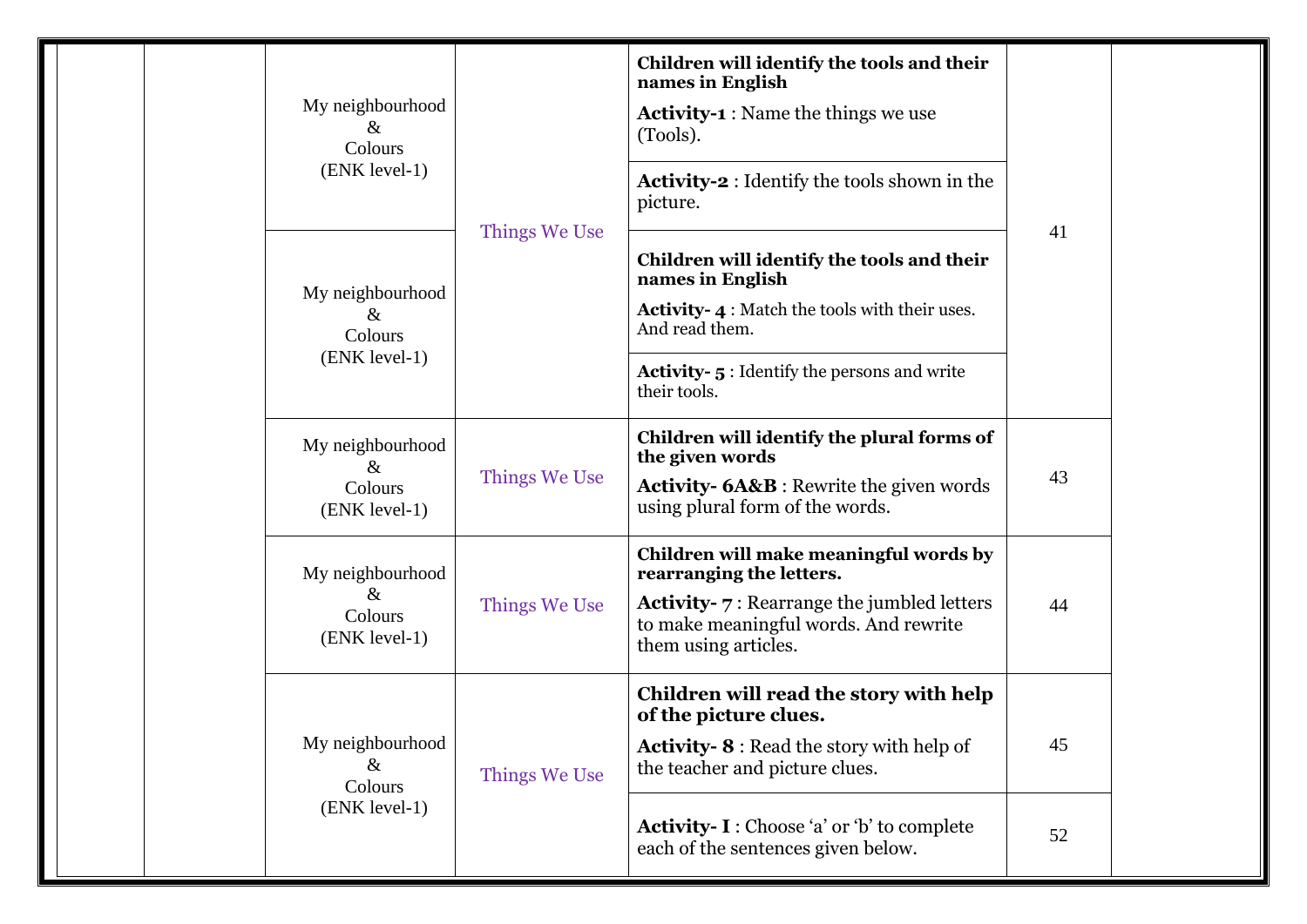|  | My neighbourhood<br>&<br>Colours                     | Things We Use | Children will make new words by<br>combining given words.<br><b>Activity-9:</b> Make new words by combining<br>two words.                                                          | 53 |
|--|------------------------------------------------------|---------------|------------------------------------------------------------------------------------------------------------------------------------------------------------------------------------|----|
|  | (ENK level-1)                                        |               | <b>Activity-10:</b> Match the words with<br>their opposites and eat the ice-creams.                                                                                                | 54 |
|  | My neighbourhood<br>$\&$<br>Colours<br>(ENK level-1) | Things We Use | Children will identify the rhyming words<br>and try to frame sentences.<br><b>Activity-11(A)</b> : Pick the rhyming words<br>from the cloud and write them in the blanks<br>below. | 54 |
|  |                                                      |               | <b>Activity-11 (B)</b> : Try to frame sentences<br>using the above words.                                                                                                          | 55 |
|  | My neighbourhood<br>$\&$<br>Colours<br>(ENK level-1) | Things We Use | Children will read the words backward<br>make new words<br>Activity-12 : Read the word backward and<br>make new words. (Look at the pictures)                                      | 55 |
|  |                                                      |               | <b>Activity-13: Read them backwards. You</b><br>will get the same word.                                                                                                            | 56 |
|  | My neighbourhood<br>$\&$<br>Colours<br>(ENK level-1) | Things We Use | Children will read the proverbs with the<br>help of teacher.<br><b>Activity-14: Repeat after the teacher and</b><br>group the words that sound alike                               | 56 |
|  |                                                      |               | <b>Activity-16:</b> Read the proverbs given with<br>the help of the teacher.                                                                                                       | 57 |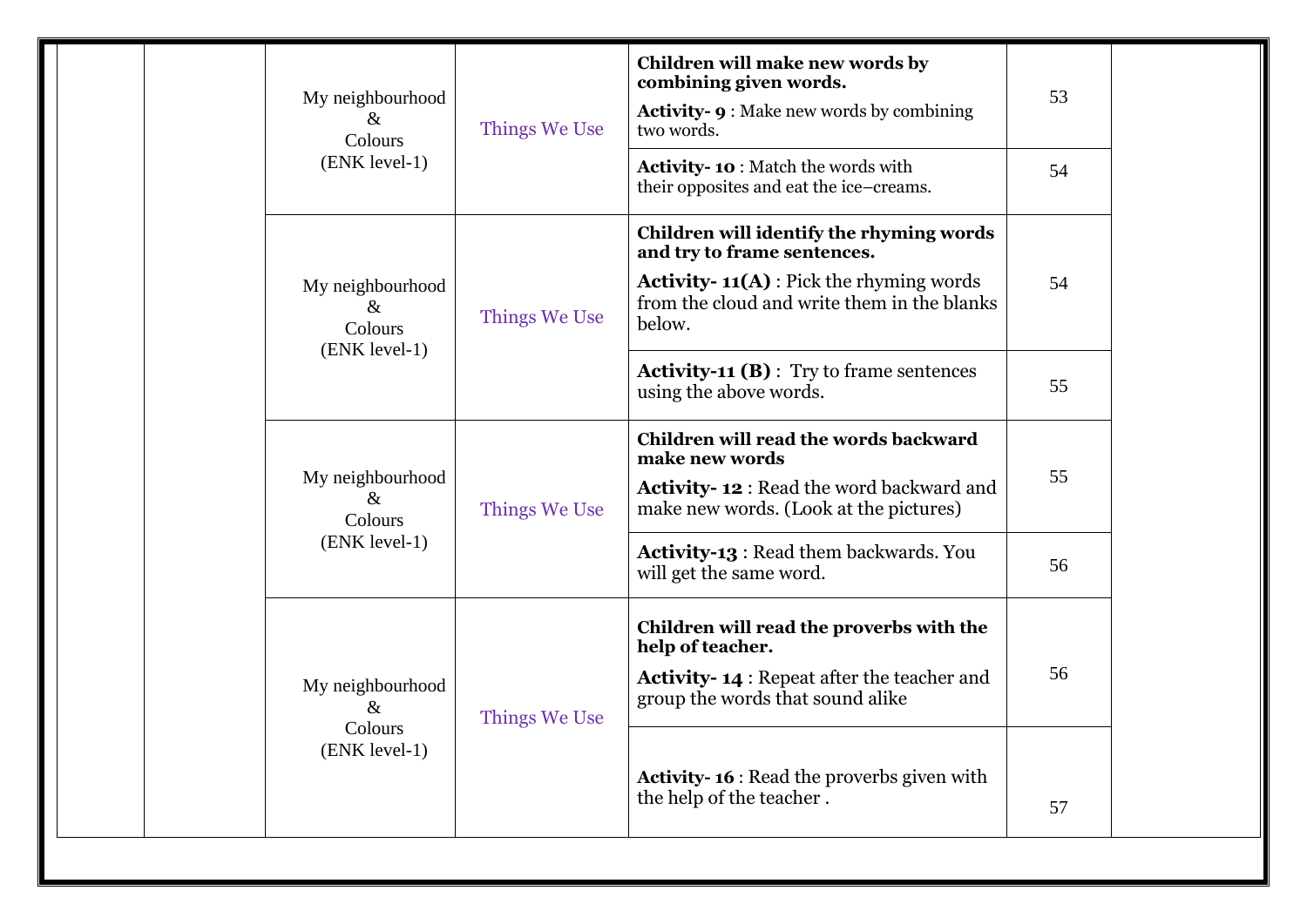|    |                | <b>Numbers</b><br>&<br><b>Animals and Birds</b><br>(ENK level-1)    | Let's Count | Children will read the pair words<br><b>Activity-2:</b> Read given pairs of words aloud.<br>Children will label the things.<br><b>Activity-3:</b> Look at the price labels on the<br>articles and complete the table.                                                                                                                               | 60 |                                                                                                                                                                                                                               |
|----|----------------|---------------------------------------------------------------------|-------------|-----------------------------------------------------------------------------------------------------------------------------------------------------------------------------------------------------------------------------------------------------------------------------------------------------------------------------------------------------|----|-------------------------------------------------------------------------------------------------------------------------------------------------------------------------------------------------------------------------------|
|    |                | <b>Numbers</b><br>$\&$<br>Animals and Birds<br>(ENK level-1)        | Let's Count | Children will complete the pyramid.<br><b>Activity-4a:</b> Complete the pyramid given<br>below. One has been done for you.                                                                                                                                                                                                                          | 62 | $\overline{72}$<br>$\overline{c}$<br>$\mathbf H$                                                                                                                                                                              |
|    |                | <b>Numbers</b><br>$\&$<br>Animals and Birds<br>(ENK level-1)        | Let's Count | Children will make sentence with the<br>help of clues<br><b>Activity-4b</b> : Make sentences using the<br>following clues. An example is given.                                                                                                                                                                                                     | 63 |                                                                                                                                                                                                                               |
|    |                | <b>Numbers</b><br>$\&$<br><b>Animals and Birds</b><br>(ENK level-1) | Let's Count | Children will narrate story in home<br>language using given clues<br><b>Activity-7</b> : Look at the given pictures.<br>Observe them carefully with the help of the<br>clues given, build a story.                                                                                                                                                  | 64 | Total number of activities = Nov. + Dec. + Jan. = 27 + 26 + 19<br>Number of activities achieved by children<br>Total number of activities to be achieved<br>Total number of activities in the month of January<br>$\mathbf H$ |
| 03 | <b>January</b> | <b>Numbers</b><br>&<br>Animals and Birds<br>(ENK level-1)           | Let's Count | Children will identify the action words<br>related to the money.<br><b>Activity-8</b> : Action words are given words.<br>Identify action words that can be used with<br>the word 'Money'.<br>Children will read the given words.<br><b>Activity-9: Read the words with the help of</b><br>teacher and answer the questions related to the<br>words. | 66 | $\overline{1}$<br>É                                                                                                                                                                                                           |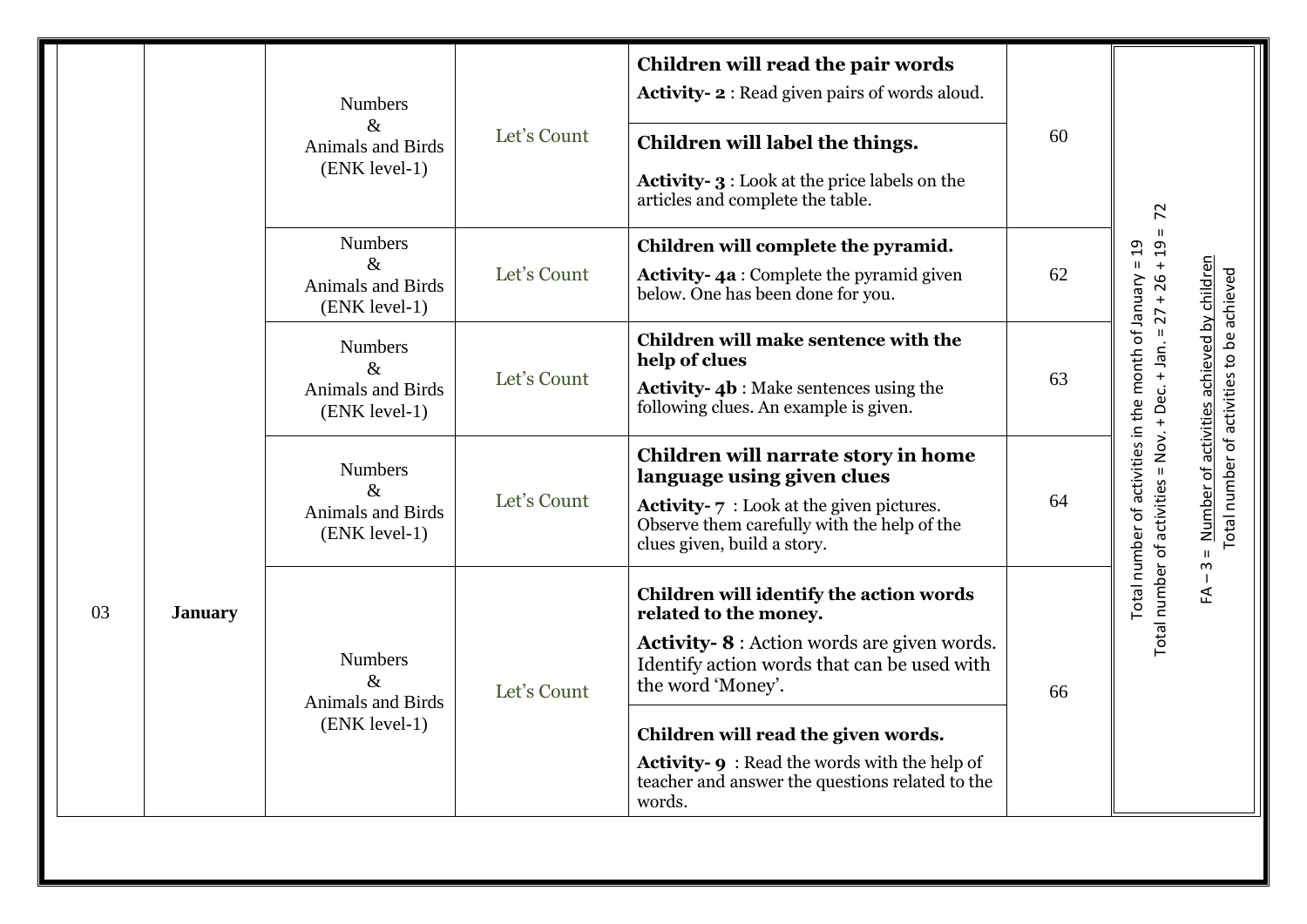| <b>Numbers</b><br>$\&$<br><b>Animals and Birds</b><br>(ENK level-1)<br><b>Numbers</b><br>$\&$<br>Animals and Birds<br>(ENK level-1) | Let's Count       | Children will read the given<br>sentences with the help of the teacher<br><b>Activity-11:</b> Rear the sentence aloud with<br>the help of the teacher.<br>Children will read the provers<br>Activity-12 : Read the given proverbs with the<br>help of the teacher. | 67 |  |
|-------------------------------------------------------------------------------------------------------------------------------------|-------------------|--------------------------------------------------------------------------------------------------------------------------------------------------------------------------------------------------------------------------------------------------------------------|----|--|
| <b>Numbers</b><br>$\&$<br><b>Animals and Birds</b><br>(ENK level-1)                                                                 | Let's Count       | Children will trace and copy proves<br>Trace and write the given proves in a four-<br>line book. (Extra Activity)                                                                                                                                                  |    |  |
| <b>Numbers</b><br>$\&$<br><b>Animals and Birds</b><br>(ENK level-1)                                                                 | <b>Let's Talk</b> | Children will make words from the given<br>words.<br><b>Activity-1</b> : Use the given word and many<br>words.<br><b>Activity-2</b> : Fill the blanks with the missing<br>letters using hints.                                                                     | 69 |  |
| <b>Numbers</b><br>$\&$<br><b>Animals and Birds</b><br>(ENK level-1)                                                                 |                   | <b>Activity-3: Match the pictures with the</b><br>names by drawing lines.<br>Copy the word in a four-line book.<br>(Extra Activity)                                                                                                                                |    |  |
| <b>Numbers</b><br>$\&$<br>Let's Talk<br>Animals and Birds<br>(ENK level-1)                                                          |                   | Children will learn to decode the numbers<br>into letters.<br><b>Activity-4: Write the letter for the number</b><br>to find out the hidden word.                                                                                                                   |    |  |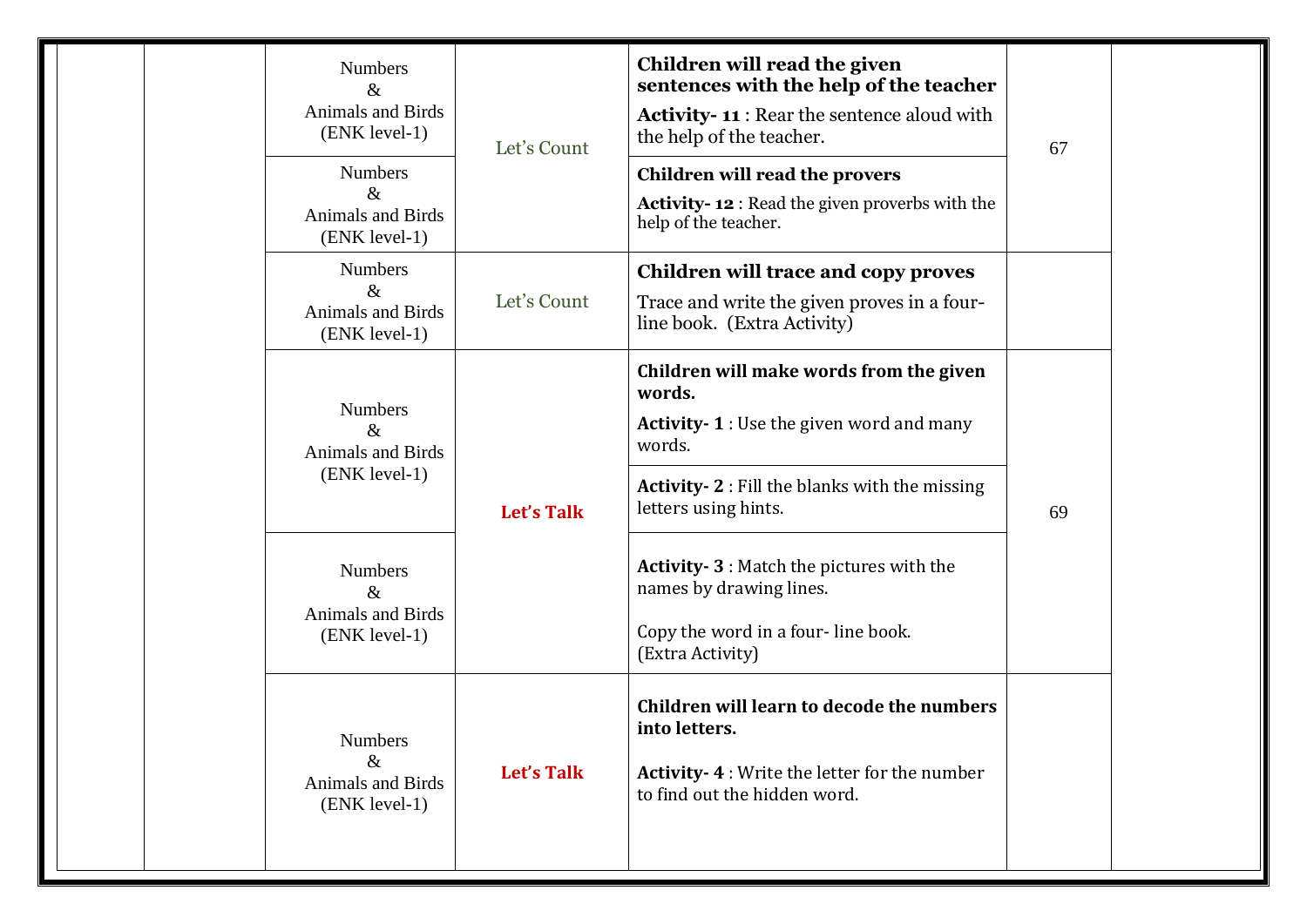|  | <b>Numbers</b><br>$\&$<br>Animals and Birds<br>(ENK level-1)     | <b>Let's Talk</b> | Children will answer the question.<br><b>Activity-5: Answer the questions by</b><br>writing 'Yes I do' or 'No I don't'<br>Activity- 6 : Answer the riddles.                                                                                                                                                       | 71 |  |
|--|------------------------------------------------------------------|-------------------|-------------------------------------------------------------------------------------------------------------------------------------------------------------------------------------------------------------------------------------------------------------------------------------------------------------------|----|--|
|  | <b>Numbers</b><br>&<br><b>Animals and Birds</b><br>(ENK level-1) | Let's Talk        | Children will know the personal letter<br>form.<br>Activity-7a: Read the given letter and<br>identify the phrases written in the letter.<br><b>Activity-7b</b> : With the help of the clues<br>given, write a letter to a friend.                                                                                 | 73 |  |
|  | <b>Numbers</b><br>$\&$<br>Animals and Birds<br>(ENK level-1)     | <b>Let's Talk</b> | Children will read aloud the given<br>proverb.<br>Activity: Read and copy the given proverb in<br>a four-line book.                                                                                                                                                                                               | 75 |  |
|  | Transport<br>My body<br>$(ENK level-1&2)$                        | <b>Keep fit</b>   | Children will write the related words<br>Activity-4: Write the related words to<br>hospital in provided space.                                                                                                                                                                                                    | 77 |  |
|  | Transport<br>My body<br>$(ENK level-1&2)$                        | <b>Keep fit</b>   | Children will identify the words and to do<br>the given task<br><b>Activity-5: Match the words with the</b><br>correct pictures. Say the words aloud.<br><b>Activity-6</b> : Circle the word that does not<br>belong to the group.<br>Children will read the words with the help<br>of the teacher and copy them. | 78 |  |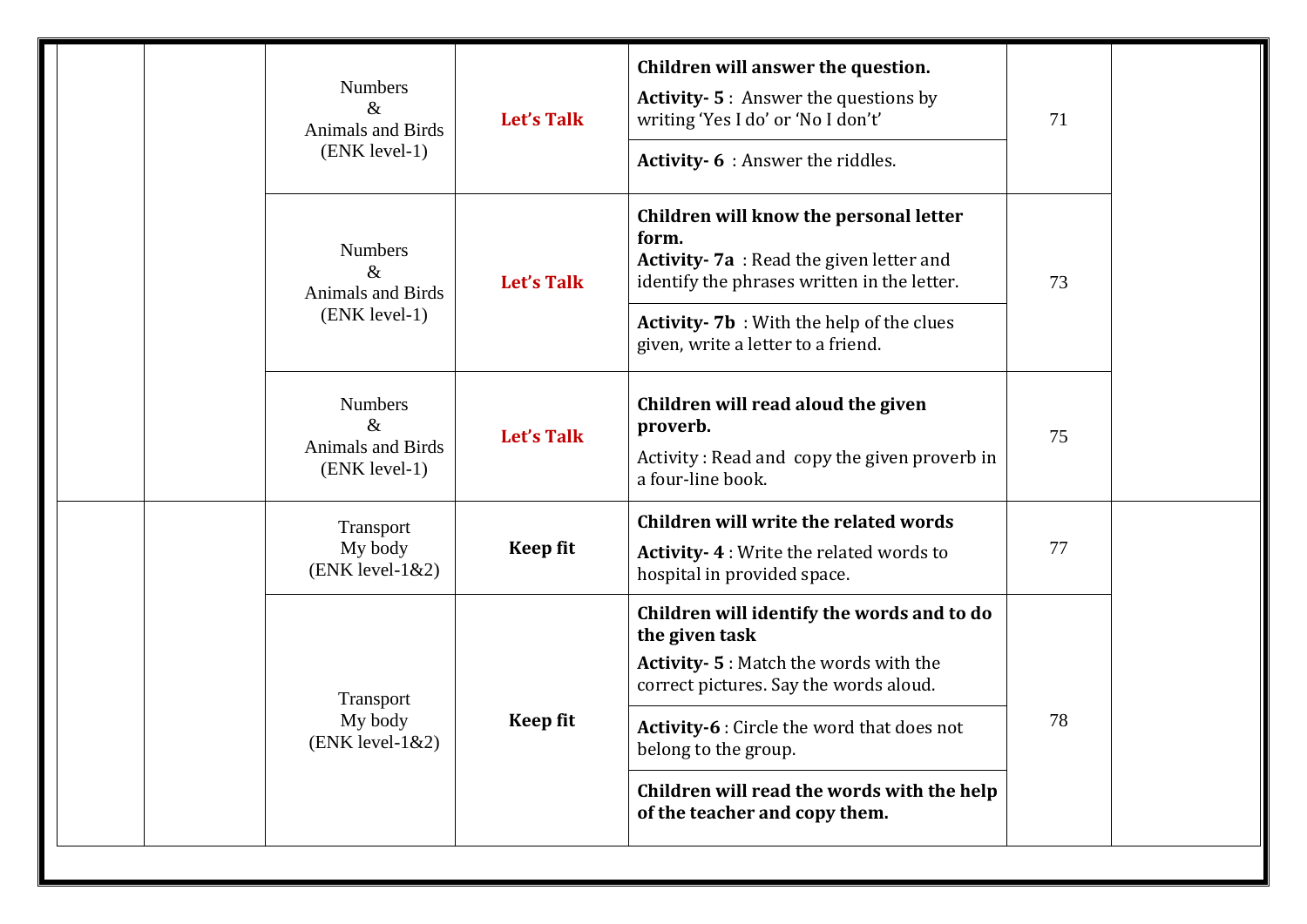|  |                |                                           |                 | Activity- 7 : Listen carefully and repeat after<br>the teacher. And copy them in a four-line<br>book.                                                                                                                                                                                 |                                                                                                         |                       |
|--|----------------|-------------------------------------------|-----------------|---------------------------------------------------------------------------------------------------------------------------------------------------------------------------------------------------------------------------------------------------------------------------------------|---------------------------------------------------------------------------------------------------------|-----------------------|
|  |                | Transport<br>My body<br>$(ENK level-1&2)$ | <b>Keep fit</b> | Children will identify the objects and<br>name them.<br>Activity-8 : Identify the objects. Write the<br>names of the materials in the space given.                                                                                                                                    | 79                                                                                                      | 96<br>$\mathbf H$     |
|  | 04<br>February | Transport<br>My body<br>$(ENK level-1&2)$ | <b>Keep fit</b> | Children will prepare a health card<br>Activity- 9 : Preparation of Health card. Sit in<br>pairs and prepare a Health Record Card of<br>your friend.                                                                                                                                  | 80                                                                                                      | $= 27 + 26 + 19 + 24$ |
|  |                | Transport<br>My body<br>$(ENK level-1&2)$ | <b>Keep fit</b> | Children will prepare a stethoscope<br>Activity-10 : Prepare a stethoscope using<br>the materials given (pipe, funnel, gum tape,<br>balloon).                                                                                                                                         | 81                                                                                                      | $+$ Jan. $+$ Feb.     |
|  |                | Transport<br>My body<br>$(ENK level-1&2)$ | <b>Keep fit</b> | Children will read the given statements<br>and mark true or false.<br>Activity-11 : Read the given statements and<br>put right or mark against each statement.<br>Children will identify the letter.<br>Activity-12 : The letters are jumbled.<br>Rearrange them in the proper order. | Total number of activities in the February month = 24<br>Total number of activities = Nov. + Dec.<br>82 |                       |
|  |                | Transport<br>My body<br>$(ENK level-1&2)$ | <b>Keep fit</b> | Children will copy the sentences<br>Activity-13 : Copy the given sentences in a<br>four-line book.                                                                                                                                                                                    | 83                                                                                                      |                       |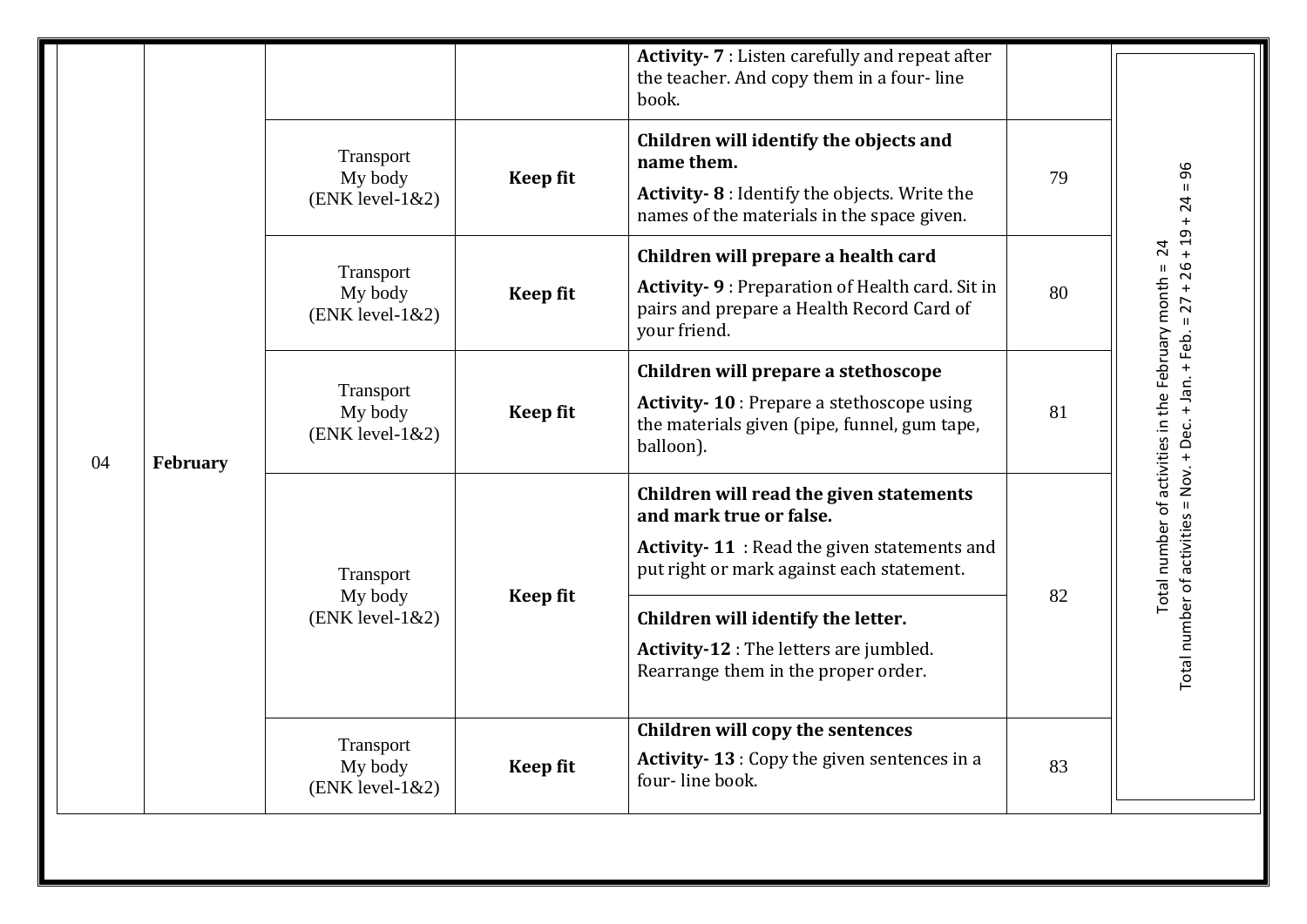| Transport<br>My body<br>$(ENK level-1&2)$ | Let's play | Children will read and copy the given<br>words.<br><b>Activity-2:</b> Listen and repeat after your<br>teacher and copy them in a four-line book.                                               | 84 |  |
|-------------------------------------------|------------|------------------------------------------------------------------------------------------------------------------------------------------------------------------------------------------------|----|--|
| Transport<br>My body<br>$(ENK level-1&2)$ | Let's play | Children will identify the given games.<br><b>Activity-3</b> : Match the names of the games<br>with the pictures of the games.<br>Complete the task by writing your favourite<br>game details. | 85 |  |
| Transport<br>My body<br>$(ENK level-1&2)$ | Let's play | <b>Children will find out their friends</b><br>favourite games<br>Activity-4: Ask three of your friends what<br>they like playing. Write their names.                                          | 86 |  |
| Transport<br>My body<br>$(ENK level-1&2)$ | Let's play | Children will solve the given puzzle<br>Activity- 6 : Complete the puzzles. Find out<br>the games with the help of the pictures.                                                               | 87 |  |
| Transport<br>My body<br>$(ENK level-1&2)$ | Let's play | Children will name the given pictures of<br>games<br><b>Activity-7</b> : Match the games with the<br>players.                                                                                  | 88 |  |
| Transport<br>My body<br>$(ENK level-1&2)$ | Let's play | Activity-8 : Read the words given in the box.<br>Write the name of the sport/game below<br>each picture.                                                                                       | 89 |  |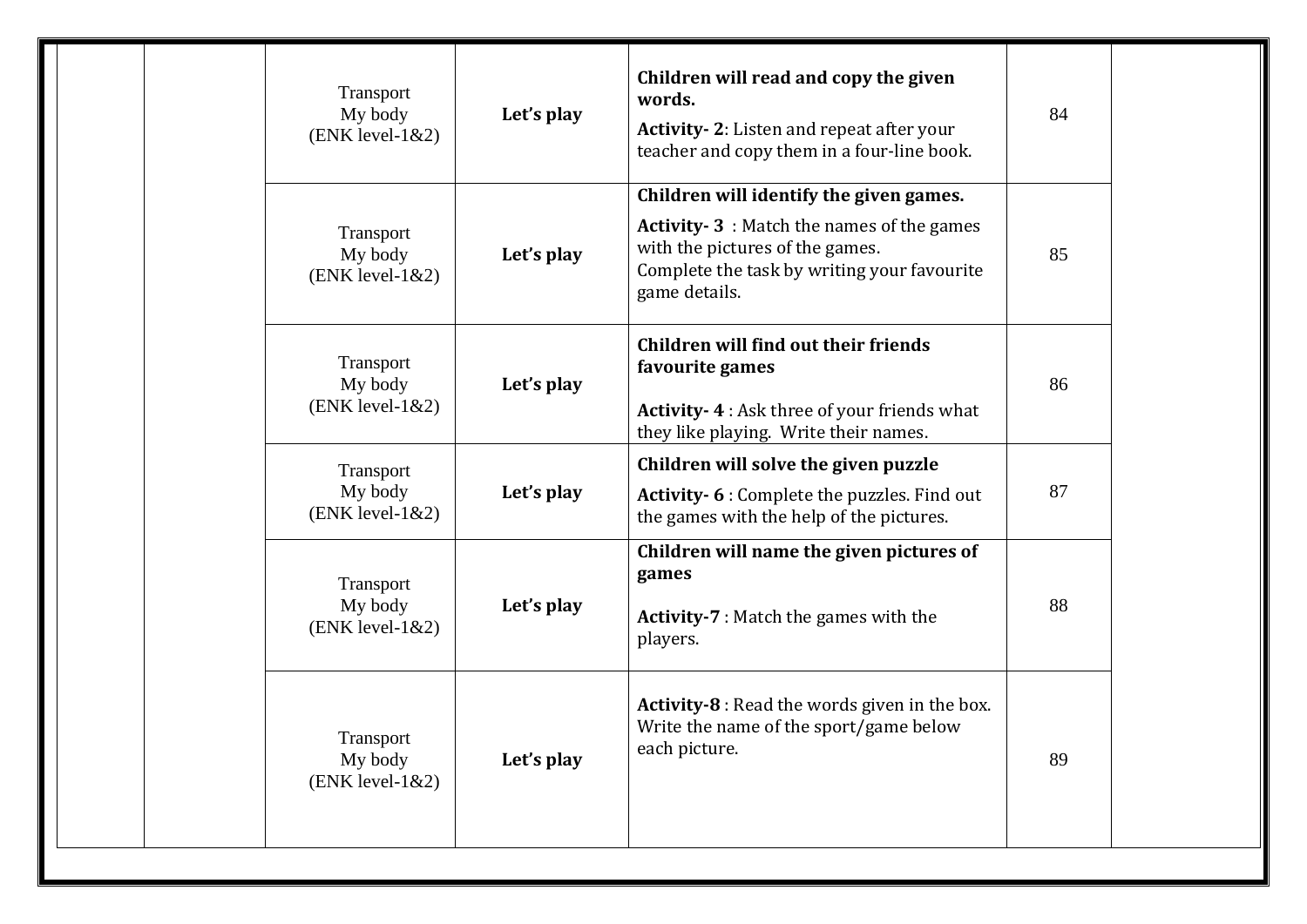|  | Transport<br>My body<br>$(ENK level-1&2)$ | Let's play | Children will identify outdoor and indoor<br>games<br>Activity-9 : Identify the games and say<br>which game is indoor and which one is<br>outdoor. Tick the box.<br>Children will mark yes or no to the<br>statements of games.<br>Activity-10: Write the name of the game in<br>the circle. Use the clues given. | 90 |  |
|--|-------------------------------------------|------------|-------------------------------------------------------------------------------------------------------------------------------------------------------------------------------------------------------------------------------------------------------------------------------------------------------------------|----|--|
|  | Transport<br>My body<br>$(ENK level-1&2)$ | Let's play | Activity-11: Read the sentences and write<br>Yes or No.<br>Children will tick the correct response<br>Activity-12: Tick the correct response.<br>Activity-13 : Rearrange the words to make<br>meaningful proverbs.                                                                                                | 91 |  |
|  | Transport<br>My body<br>$(ENK level-1&2)$ | Let's play | Children will write a few sentences with<br>the help of the teacher.<br>Activity-14: Fill in the blanks and complete<br>the sentences.<br>Activity-15: Write five sentences with the<br>given words.                                                                                                              | 92 |  |
|  | Transport<br>My body<br>$(ENK level-1&2)$ | Let's play | Children will make a ball in the cup by<br>following instructions.<br><b>Activity-16</b> : Make a ball in the cup.                                                                                                                                                                                                | 93 |  |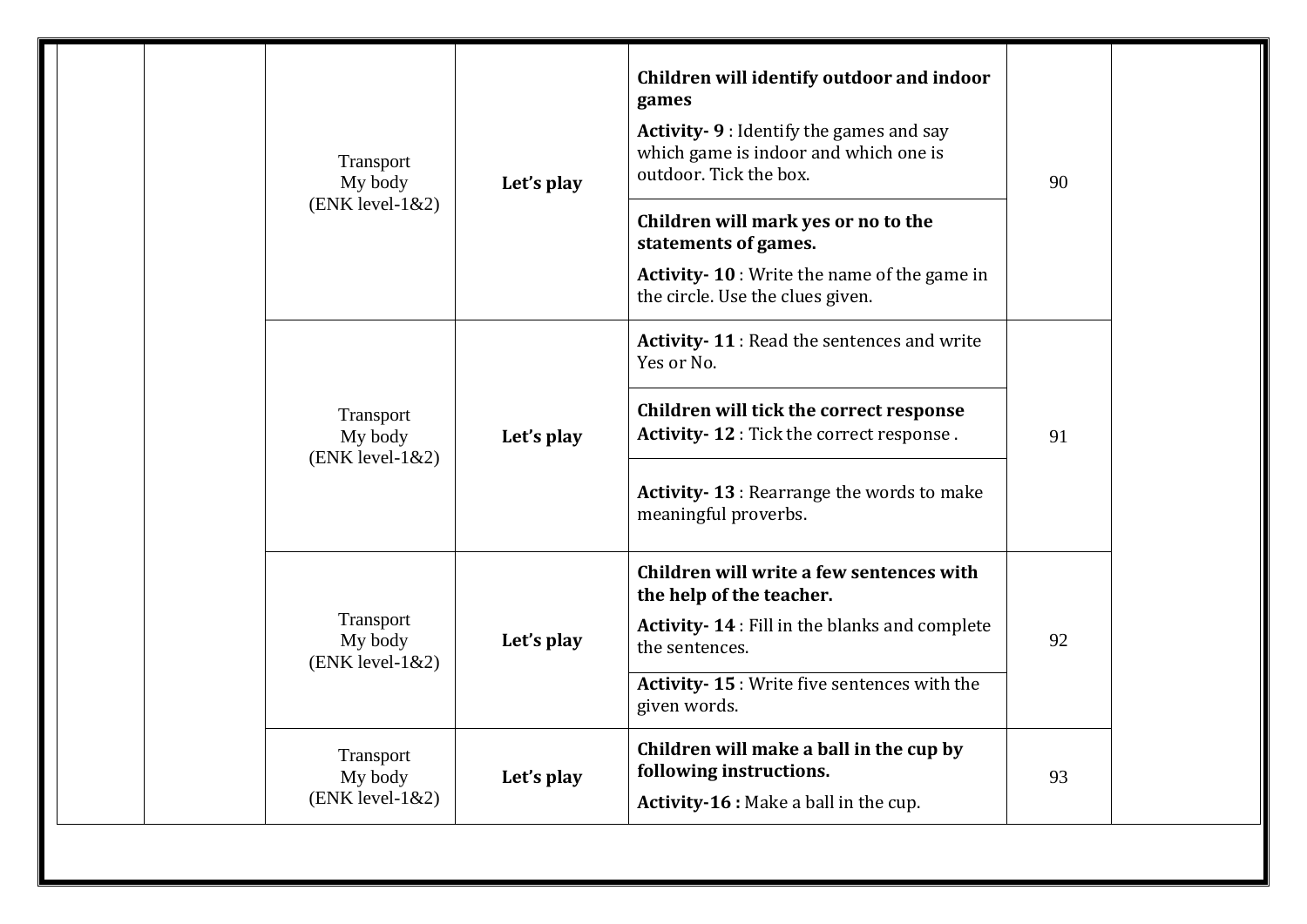|    |       | My body<br>&<br>Manasa's Family<br>(ENK level-2)<br>My body<br>&<br>Manasa's Family<br>(ENK level-2) | <b>My Surroundings</b><br><b>My Surroundings</b> | Children will read the dialogues given in<br>the text book<br><b>Activity-1:</b> Read the dialogue given in the<br>text book.<br>Children will recognise the pictures and<br>match them to make them plurals<br>Activity-2: Match the pictures and write<br>those words in the four lined copy book. | 96-97<br>98 | Nov. + Dec. + Jan. + Feb. + Mar. =27+26+19+24+7=103<br>achieved by children                          |
|----|-------|------------------------------------------------------------------------------------------------------|--------------------------------------------------|------------------------------------------------------------------------------------------------------------------------------------------------------------------------------------------------------------------------------------------------------------------------------------------------------|-------------|------------------------------------------------------------------------------------------------------|
|    |       | My body<br>&.<br>Manasa's Family<br>(ENK level-2)                                                    | <b>My Surroundings</b>                           | Children will identify the pronouns and<br>be form of the verbs and match them and<br>uses them in their own sentences.<br>Activity: 3 : Join the flowers of the same<br>type to find out the correct pairs. Make your<br>own sentences using those words.                                           | 99          | Total number of activities in the month of March $= 07$<br>Total number of activities to be achieved |
| 05 | March | My body<br>&<br>Manasa's Family<br>(ENK level-2)                                                     | <b>My Surroundings</b>                           | Children will read and frame as many as<br>meaningful sentences.<br>Activity-4 : Using the words in the table<br>below, frame as many meaningful sentences<br>as you can.                                                                                                                            | 100         | FA-4 = Total number of activities                                                                    |
|    |       | My body<br>&<br>Manasa's Family<br>(ENK level-2)                                                     | <b>My Surroundings</b>                           | Children will identify the missing letters<br>and fill them in the spaces given to make<br>meaningful word.<br><b>Activity-5: Complete the words with by</b><br>writing missing letters.                                                                                                             | 101         | Total number of activities $=$                                                                       |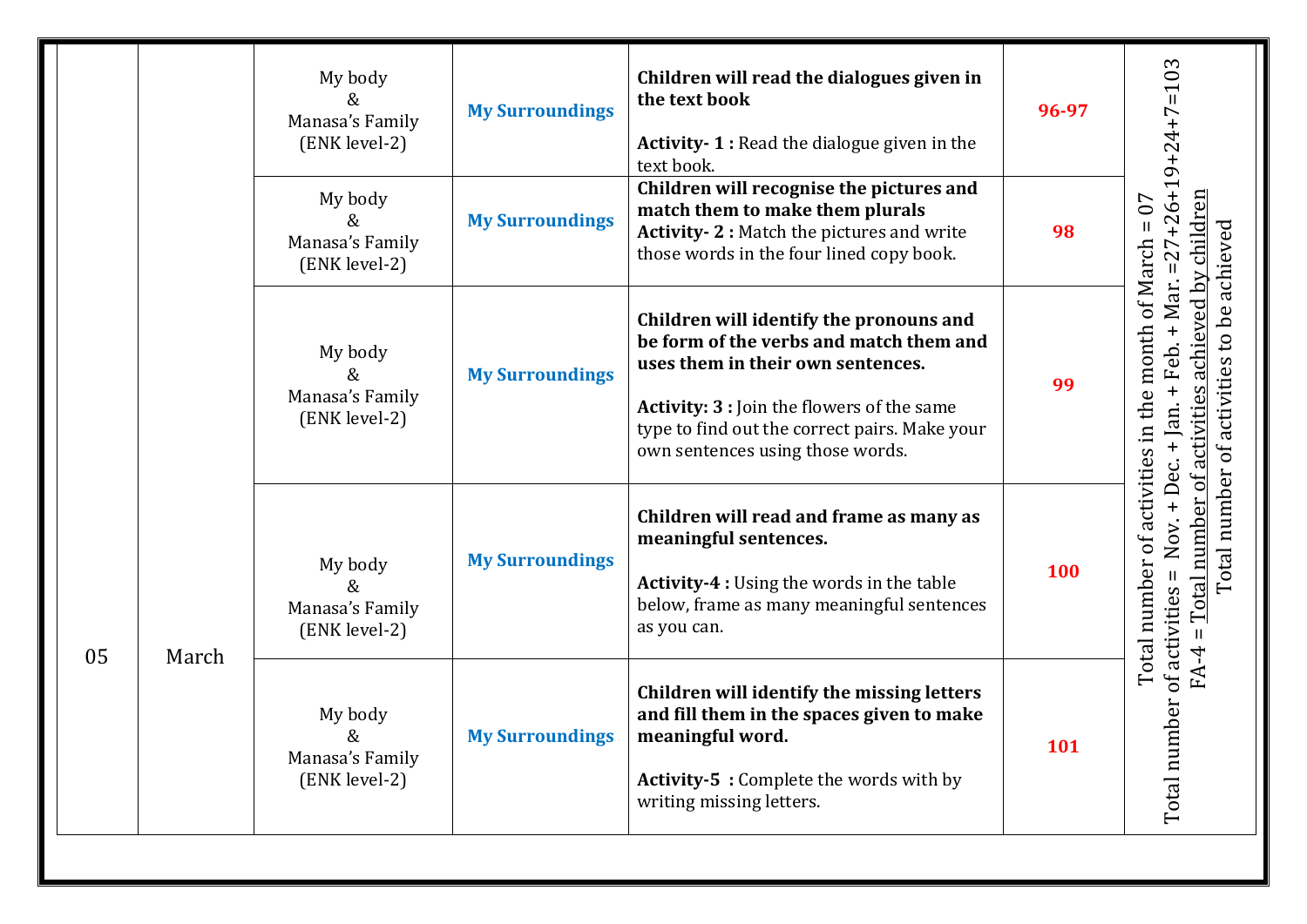|    |       | My body<br>&<br>Manasa's Family<br>(ENK level-2)          | <b>My Surroundings</b> | Children will copy the given sentences in<br>the text book legibly in their four lined<br>note book.<br>Activity-6 : Copy the given sentences<br>legibly.                                                                                                             | 101 |                                                                                                                                    |
|----|-------|-----------------------------------------------------------|------------------------|-----------------------------------------------------------------------------------------------------------------------------------------------------------------------------------------------------------------------------------------------------------------------|-----|------------------------------------------------------------------------------------------------------------------------------------|
|    |       | My body<br>&<br>Manasa's Family<br>(ENK level-2)          | <b>My Surroundings</b> | Children will rearrange the letters to get<br>the names of trees.<br>Activity-7 : Rearrange the letters to get the<br>names of trees.                                                                                                                                 | 101 |                                                                                                                                    |
|    |       | Manasa's Family<br>&<br>My Neighbourhood<br>(ENK level-2) | <b>Have Fun</b>        | Children will recognises the pictures and<br>match them with their names.<br>Activity-8 : Match the words with the<br>pictures appropriately.                                                                                                                         | 105 | by children<br>66<br>109<br>achieved                                                                                               |
| 06 | April | Manasa's Family<br>&<br>My Neighbourhood<br>(ENK level-2) | <b>Have Fun</b>        | Children will recognises the forms of folk<br>dances and match them with their names.<br><b>Activity-9: Match the following forms of</b><br>folk dance with their names.                                                                                              | 106 | number of activities achieved<br>$103 + 06$<br>activities to be<br>$\mathbf{H}$                                                    |
|    |       | Manasa's Family<br>&<br>My Neighbourhood<br>(ENK level-2) | <b>Have Fun</b>        | Children will use some of the letters<br>given so as to make meaningful words<br>and write them in the four lined note<br>book legibly.<br>Activity-10 : Make ten words using some of<br>the letters given in the box and write them in<br>your four lined note book. | 109 | Total number of activities in the month of April<br>number of activities<br>number of<br>Total<br>Total<br>Total<br>S <sub>A</sub> |